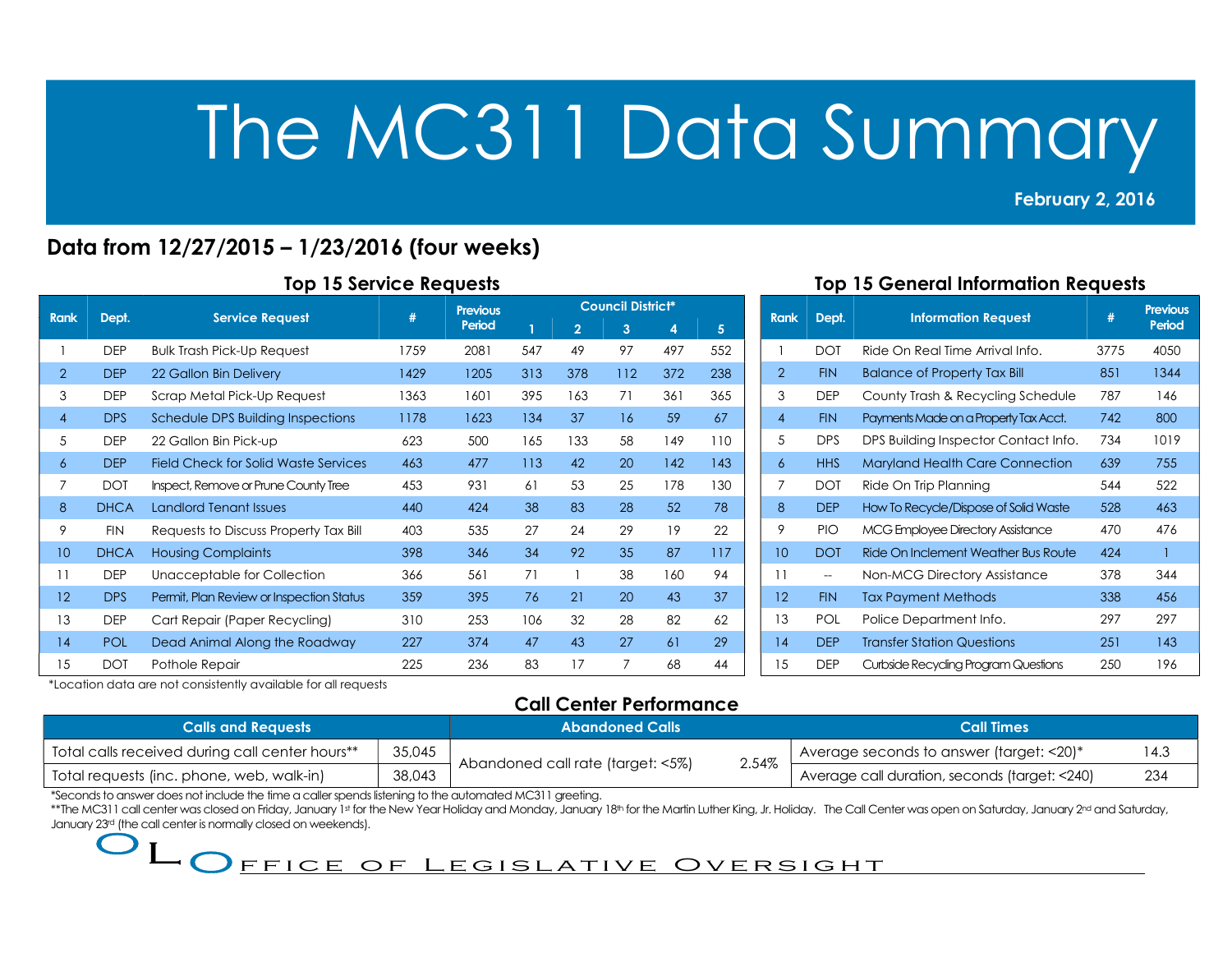# MC311 Request Trends 12/27/2015 – 1/23/2016

- The number of requests in several categories related to trash and recycling collection increased compared to the previous month. These categories include information on collection schedules, transfer station questions, and curbside recycling questions. Regular trash collection services were not available on Friday, January 1st (New Year's Day) and Monday, January 18<sup>th</sup> (Dr. Martin Luther King, Jr. Holiday).
- Requests to inspect, remove, or prune County trees decreased from 931 requests made during the prior month to 453 requests during the current month. During the same period last year (December 28<sup>th</sup> through January 24<sup>th</sup>), MC311 received a total of 1,113 requests to inspect, remove, or prune County trees.
- MC311 received a total of 150 requests from County residents requesting snow shoveling assistance. MC311 refers callers to either the Snow Crew, which matches volunteers and individuals in need of assistance, or CASA de Maryland which provides a snow shoveling service for a fee. From Friday, January 22<sup>nd</sup> through Thursday, January 28th, MC311 received a total of 373 requests for snow shoveling assistance.

## MC311 Spotlight: MC311 Call Center - Winter Storm Jonas

From Friday, January 22<sup>nd</sup> through Thursday, January 28<sup>th</sup>, the MC311 Call Center received a total of 32,269 calls. By comparison, the week preceding Winter Storm Jonas (Friday, January 15<sup>th</sup> to Thursday, January 21st), MC311 received a total of 9,564 calls. The table below shows the number of calls received and the percent of calls abandoned from Jan. 22<sup>nd</sup> to Jan. 28<sup>th</sup>. On Tuesday, Jan. 26th, MC311 received over 8,500 calls. On this day, the average amount of time it took for a caller to reach a MC311 Customer Service Representative (CSR) was approximately 15 minutes.

| Jan. 22nd<br>2,060<br>35<br>3.06%<br>35<br>Jan. 23rd<br>561<br>0.53%<br>Jan. 24th<br>36<br>3,899<br>4.98%<br>Jan. 25th<br>28.82%<br>7,267<br>36<br>Jan. 26 <sup>th</sup><br>8,545<br>38<br>40.96%<br>Jan. 27 <sup>th</sup><br>6,212<br>36<br>28.25%<br>35<br>Jan. 28th<br>3,725<br>8.99%                                                                                                                                                                                                                                     | <b>Date</b> | <b>Number of Calls</b> | <b>Available CSRs</b> | <b>Abandoned Call Rate</b><br>(target: <5%) |
|------------------------------------------------------------------------------------------------------------------------------------------------------------------------------------------------------------------------------------------------------------------------------------------------------------------------------------------------------------------------------------------------------------------------------------------------------------------------------------------------------------------------------|-------------|------------------------|-----------------------|---------------------------------------------|
|                                                                                                                                                                                                                                                                                                                                                                                                                                                                                                                              |             |                        |                       |                                             |
|                                                                                                                                                                                                                                                                                                                                                                                                                                                                                                                              |             |                        |                       |                                             |
|                                                                                                                                                                                                                                                                                                                                                                                                                                                                                                                              |             |                        |                       |                                             |
| 6,748 service requests submitted during this time period, 91% of requests (24,438<br>) were submitted by telephone. Additionally, County residents submitted 2,086<br>via the web and 31 requests via Twitter. MC311 received 18,329 requests for services<br>o the Department of Transportation. Top service requests within the Department<br>reporting unplowed streets (3,235 requests), snow removal status (2,962 requests) and<br>timeline (2,501 requests), and Ride On Inclement Weather Schedule (2,032 requests). |             |                        |                       |                                             |
|                                                                                                                                                                                                                                                                                                                                                                                                                                                                                                                              |             |                        |                       |                                             |
|                                                                                                                                                                                                                                                                                                                                                                                                                                                                                                                              |             |                        |                       |                                             |
|                                                                                                                                                                                                                                                                                                                                                                                                                                                                                                                              |             |                        |                       |                                             |
|                                                                                                                                                                                                                                                                                                                                                                                                                                                                                                                              |             |                        |                       |                                             |

#### MC311 Call Center – Calls Received from Jan. 22nd – Jan. 28th, 2015

Of the 26,748 service requests submitted during this time period, 91% of requests (24,438 requests) were submitted by telephone. Additionally, County residents submitted 2,086 requests via the web and 31 requests via Twitter. MC311 received 18,329 requests for services related to the Department of Transportation. Top service requests within the Department include reporting unplowed streets (3,235 requests), snow removal status (2,962 requests) and removal timeline (2,501 requests), and Ride On Inclement Weather Schedule (2,032 requests).

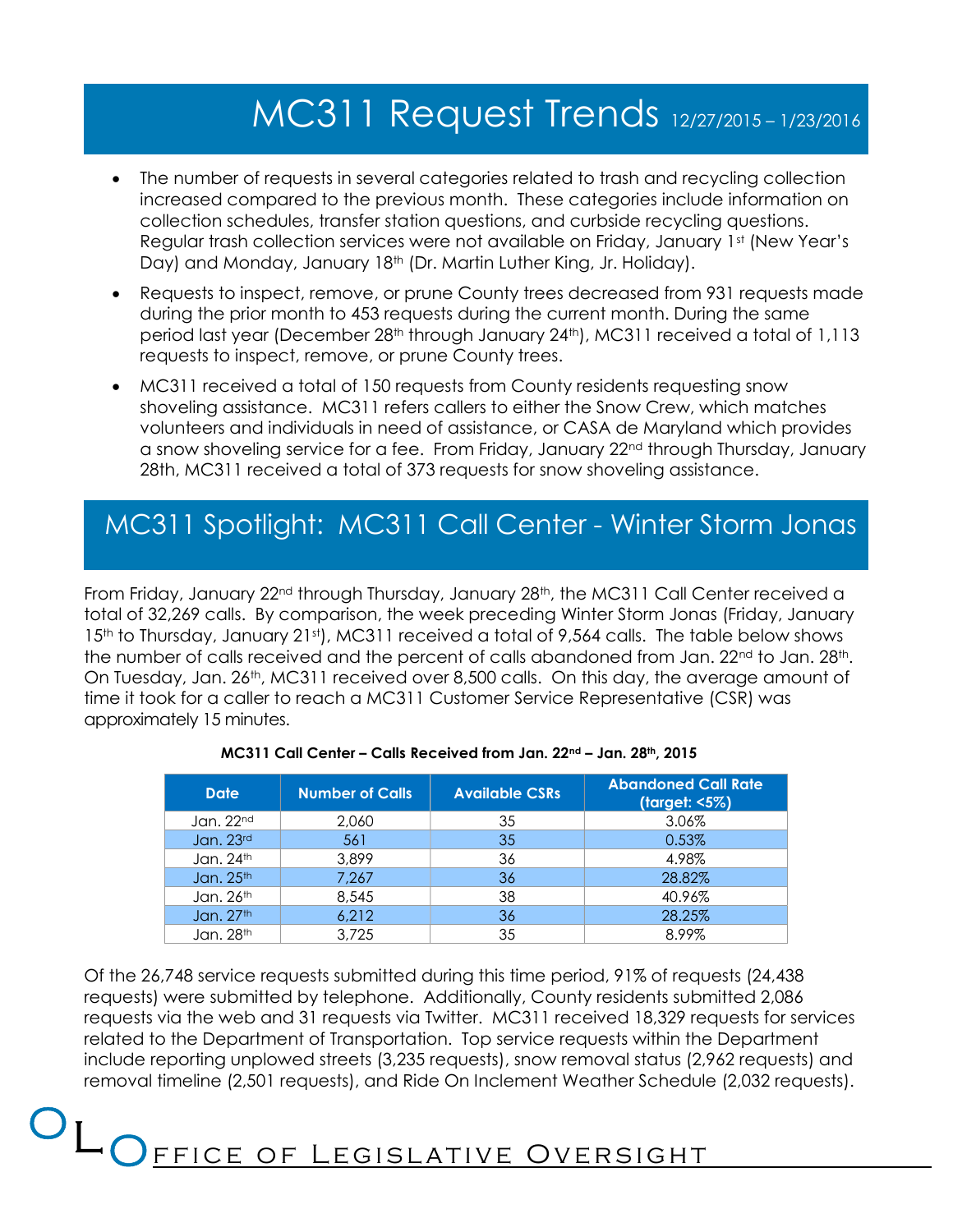## February 24, 2016

2013<br>2013 - Paul Barnett, amerikansk politik<br>2013 - Paul Barnett, amerikansk politik

## Data from 1/24/2016 – 2/20/2016 (four weeks)

#### Top 15 Service Requests

|                |             |                                          | #    | <b>Previous</b> |     |                | <b>Council District*</b> |     |     |
|----------------|-------------|------------------------------------------|------|-----------------|-----|----------------|--------------------------|-----|-----|
| <b>Rank</b>    | Dept.       | <b>Service Request</b>                   |      | Period          |     | $\overline{2}$ | 3                        | 4   | 5   |
|                | <b>DOT</b>  | Report Unplowed or Missed Street         | 3551 | 31              | 836 | 256            | 402                      | 931 | 276 |
| $\overline{2}$ | <b>DEP</b>  | 22 Gallon Bin Delivery                   | 1699 | 1429            | 403 | 393            | 146                      | 405 | 332 |
| 3              | <b>DHCA</b> | Report an Un-shoveled Sidewalk           | 1486 | 3               | 358 | 211            | 153                      | 372 | 275 |
| 4              | <b>DPS</b>  | <b>Schedule DPS Building Inspections</b> | 1304 | 1178            | 187 | 53             | 19                       | 76  | 75  |
| 5              | <b>DEP</b>  | <b>Bulk Trash Pick-Up Request</b>        | 1111 | 1759            | 345 | 17             | 63                       | 318 | 346 |
| 6              | <b>DEP</b>  | Scrap Metal Pick-Up Request              | 861  | 1363            | 230 | 101            | 37                       | 235 | 250 |
| 7              | <b>DEP</b>  | 22 Gallon Bin Pick-up                    | 752  | 623             | 207 | 145            | 61                       | 174 | 157 |
| 8              | <b>DOT</b>  | <b>Snow Plow Blocked Driveway</b>        | 692  | 23              | 153 | 109            | 60                       | 162 | 82  |
| 9              | <b>DOT</b>  | Pothole Repair                           | 583  | 225             | 236 | 34             | 29                       | 150 | 118 |
| 10             | <b>DOT</b>  | Mailbox Damaged by Snowplow              | 444  | 8               | 42  | 79             | 60                       | 215 | 39  |
| 11             | <b>DHCA</b> | Landlord Tenant Issues                   | 367  | 440             | 44  | 75             | 19                       | 48  | 88  |
| 12             | <b>DEP</b>  | Field Check for Solid Waste Services     | 363  | 463             | 107 | 38             | 13                       | 72  | 122 |
| 13             | <b>DPS</b>  | Permit, Plan Review or Inspection Status | 358  | 359             | 68  | 23             | 19                       | 34  | 36  |
| 14             | <b>DHCA</b> | <b>Housing Complaints</b>                | 292  | 398             | 41  | 59             | 21                       | 63  | 93  |
| 15             | <b>DEP</b>  | Cart Repair (Paper Recycling)            | 290  | 310             | 107 | 27             | 33                       | 56  | 65  |

### Top 15 General Information Requests

| <b>Rank</b>       | Dept.                    | <b>Information Request</b>              | #    | <b>Previous</b><br>Period |
|-------------------|--------------------------|-----------------------------------------|------|---------------------------|
| 1                 | <b>DOT</b>               | Ride On Real Time Arrival Info.         | 4580 | 3775                      |
| $\overline{2}$    | <b>DOT</b>               | <b>Snow Removal Status</b>              | 2965 | 5                         |
| 3                 | <b>DOT</b>               | Snow Plow Timeline                      | 2463 | 62                        |
| $\overline{A}$    | <b>DOT</b>               | Ride On Inclement Weather Route/Hours   | 1829 | 424                       |
| 5                 | <b>DOT</b>               | Plowing of County Streets               | 1530 | 53                        |
| 6                 | <b>DEP</b>               | County Trash & Recycling Schedule       | 1483 | 787                       |
| 7                 | $\overline{\phantom{a}}$ | State Highway Administration            | 739  | 124                       |
| 8                 | <b>DOT</b>               | Ride On Trip Planning                   | 707  | 544                       |
| 9                 | <b>DPS</b>               | DPS Building Inspector Contact Info.    | 707  | 734                       |
| 10                | <b>DOT</b>               | Ride On S Service Plan Implementation   | 694  | 27                        |
| 11                | <b>DEP</b>               | How To Recycle/Dispose of Solid Waste   | 628  | 528                       |
| $12 \overline{ }$ | <b>FIN</b>               | <b>Balance of Property Tax Bill</b>     | 582  | 851                       |
| 13                | <b>HHS</b>               | Maryland Health Care Connection         | 578  | 639                       |
| 14                | <b>PIO</b>               | <b>County Offices Closed</b>            | 548  | 174                       |
| 15                | <b>FIN</b>               | Payments Made on a Property Tax Account | 529  | 742                       |

\*Location data are not consistently available for all requests

## Call Center Performance

| <b>Calls and Requests</b>                       |        | <b>Abandoned Calls</b>                     | Call Times                                           |       |  |
|-------------------------------------------------|--------|--------------------------------------------|------------------------------------------------------|-------|--|
| Total calls received during call center hours** | 61.122 |                                            | I Average seconds to answer (target: $\leq$ 20) $^*$ | 100.5 |  |
| Total requests (inc. phone, web, walk-in)       | 58,586 | 6.98%<br>Abandoned call rate (target: <5%) | Average call duration, seconds (target: <240)        | 228   |  |

\*Seconds to answer does not include the time a caller spends listening to the automated MC311 greeting.

\*\*In addition to its regular Monday through Friday operational days, the MC311 call center was open on Saturday, January 23<sup>rd</sup>, Sunday, January 24th, Monday, February 15th (Presidents' Day Holiday), and Saturday, February 20th. During Winter Storm Jonas (Friday, January 22<sup>nd</sup> through Thursday, January 28th) the call center had extended operational hours (the call center normally operates from 7 a.m. to 7 p.m.)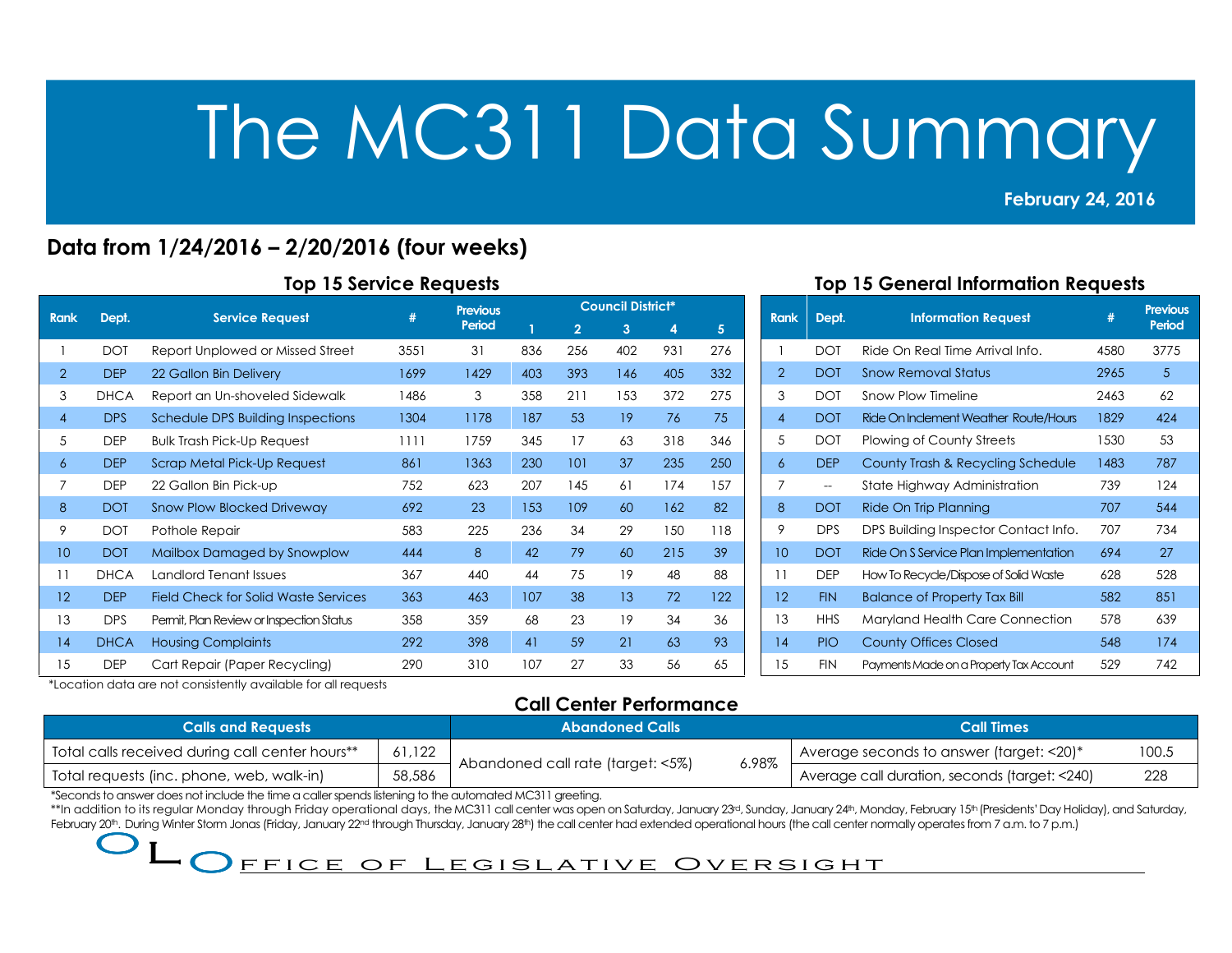# MC311 Request Trends 1/24/2016 – 2/20/2016

- MC311 received large numbers of requests in several categories related to snow removal during this period. These categories include reporting an un-plowed street or un-shoveled sidewalk, information on snow removal status and timeline, and Ride On inclement weather schedules. Winter Storm Jonas occurred from Friday, January 22nd through Sunday, January 24<sup>th</sup>.
- County Residents made 170 requests reporting issues with the County's Snow Map application, specifically regarding the maintenance responsibility of a County road. The expected Service-Level Agreement (SLA) for the Department of Transportation (DOT) to investigate road conditions and maintenance responsibility is 5 days. During the past four weeks, DOT fulfilled requests, on average, in 6.5 days.
- Requests for information on the County's trash and recycling schedule increased from 787 requests made during the prior month to 1,483 requests made during the current month. There was no trash or recycling service on Monday, January 25<sup>th</sup> and Tuesday, January 26<sup>th</sup> due to County Government closures.
- The abandoned call rate exceeded the daily target maximum of 5% from Sunday, January 24<sup>th</sup> through Friday, January 29<sup>th</sup>. The average abandoned call rate for the six days was 19.95%, reaching a high of 40.96% on Tuesday, January 23rd.

# MC311 Spotlight: Pothole Repair Requests

During the past four weeks (Jan. 24<sup>th</sup> – Feb. 20<sup>th</sup>), the MC311 Call Center received a total of 583 requests to repair potholes. Individuals submitted 369 requests (63%) via the web and 212 requests (36%) were submitted by telephone. (Two requests were submitted internally by County employees). The table below shows the total number of pothole repair requests for each Council District, including the number of requests fulfilled by DOT or in progress during this time period. The table also shows the average number of days it took to close requests and the percentage of requests that were closed within the Service-Level Agreement (SLA), which is the target maximum for the number of days it should take to close requests. The SLA for pothole repair requests is 3 days.

| <b>Total No. of</b><br><b>Council</b><br><b>District</b><br><b>Requests</b> |     | No. of Pothole<br><b>Repair Requests</b><br><b>Fulfilled</b> | No. of Pothole<br><b>Repair Requests</b><br>In Progress | Average<br><b>Days to Close</b> | % of Requests<br><b>Meeting SLA</b> |  |
|-----------------------------------------------------------------------------|-----|--------------------------------------------------------------|---------------------------------------------------------|---------------------------------|-------------------------------------|--|
|                                                                             | 236 | 186                                                          | 50                                                      | 2.8                             | 68.2%                               |  |
|                                                                             | 34  | 31                                                           |                                                         | 2.0                             | 88.2%                               |  |
|                                                                             | 29  | 23                                                           | O                                                       | 2.5                             | 82.8%                               |  |
|                                                                             | 150 | 124                                                          | 26                                                      | 2.5                             | 78.0%                               |  |
|                                                                             | 118 | 03                                                           | 15                                                      | 2.5                             | 81.4%                               |  |

#### Pothole Repair Requests by Council District\* Received from Jan.  $24<sup>th</sup>$  – Feb.  $20<sup>th</sup>$ ,  $2016$

\*16 requests made during the past month were not assigned to a Council District by MC311 and are excluded from the table above.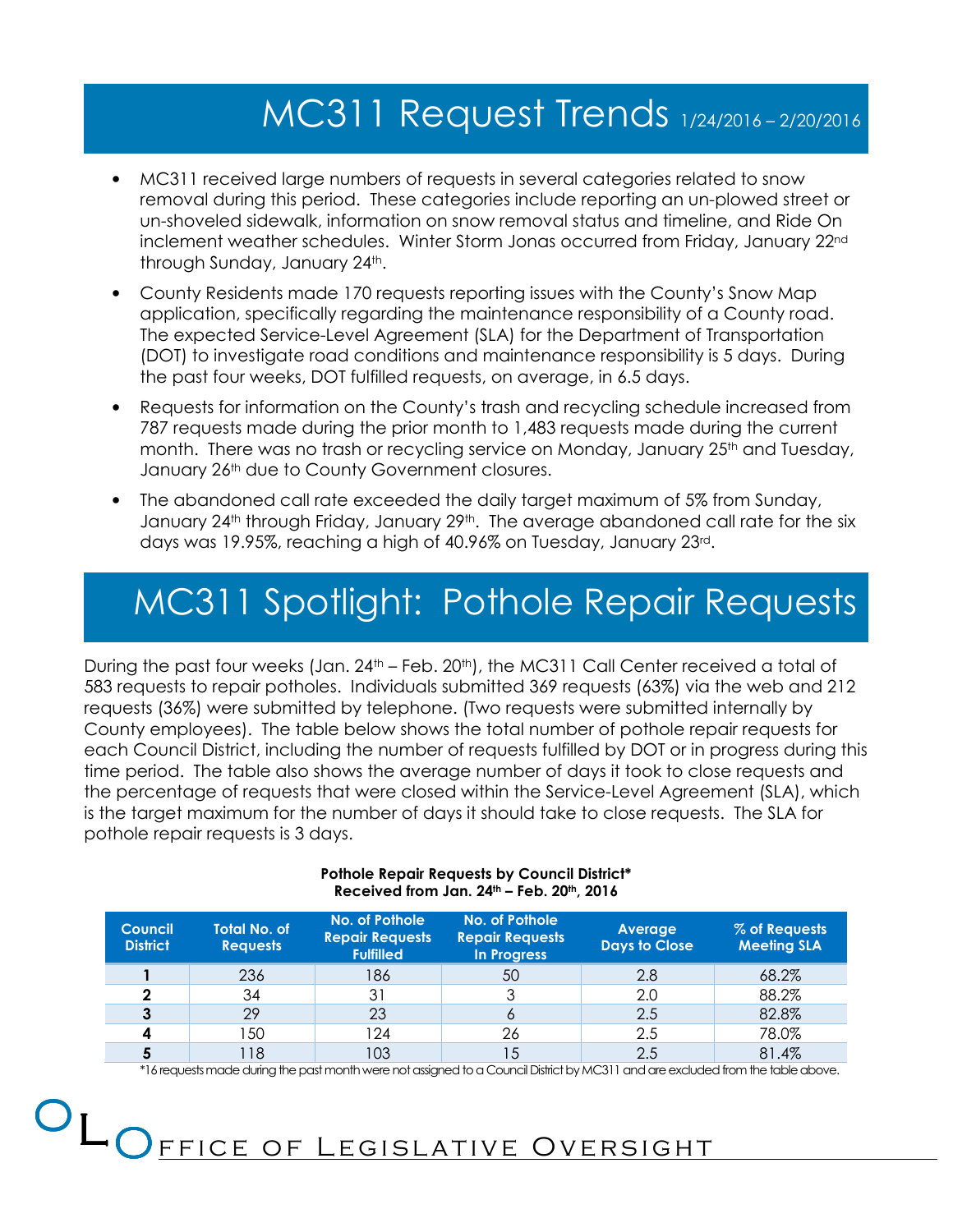## Data from 2/21/2016 – 3/19/2016 (four weeks)

|                |             |                                          |      | <b>Previous</b> |     |                | <b>Council District*</b> |     |                |
|----------------|-------------|------------------------------------------|------|-----------------|-----|----------------|--------------------------|-----|----------------|
| <b>Rank</b>    | Dept.       | <b>Service Request</b>                   | #    | Period          | 1   | $\overline{2}$ | 3                        | 4   | 5 <sup>5</sup> |
|                | <b>DEP</b>  | <b>Bulk Trash Pick-Up Request</b>        | 2282 | 1111            | 684 | 45             | 127                      | 643 | 736            |
| 2              | <b>DEP</b>  | 22 Gallon Bin Delivery                   | 1863 | 1699            | 389 | 485            | 142                      | 444 | 379            |
| 3              | <b>DEP</b>  | Scrap Metal Pick-Up Request              | 1789 | 861             | 474 | 230            | 109                      | 456 | 501            |
| $\overline{4}$ | <b>DPS</b>  | Schedule DPS Building Inspections        | 1752 | 1304            | 193 | 47             | 31                       | 79  | 101            |
| 5              | <b>DEP</b>  | 22 Gallon Bin Pick-up                    | 815  | 752             | 223 | 154            | 67                       | 176 | 186            |
| 6              | <b>FIN</b>  | <b>Property Tax Delinquent Notice</b>    | 758  | $\overline{7}$  | 78  | 31             | 43                       | 32  | 39             |
| 7              | <b>DOT</b>  | Pothole Repair                           | 746  | 583             | 277 | 45             | 56                       | 178 | 176            |
| 8              | <b>DOT</b>  | Inspect, Remove or Prune County Tree     | 495  | 248             | 100 | 66             | 21                       | 231 | 61             |
| 9              | <b>DPS</b>  | Permit, Plan Review or Inspection Status | 484  | 358             | 87  | 34             | 18                       | 45  | 45             |
| 10             | <b>DEP</b>  | Field Check for Solid Waste Services     | 462  | 363             | 110 | 50             | 30                       | 114 | 147            |
| 11             | <b>DHCA</b> | <b>Housing Complaints</b>                | 456  | 292             | 49  | 88             | 26                       | 122 | 145            |
| 12             | <b>DHCA</b> | <b>Landlord Tenant Issues</b>            | 394  | 367             | 63  | 59             | 26                       | 53  | 87             |
| 13             | <b>DEP</b>  | Cart Repair (Paper Recycling)            | 377  | 290             | 152 | 25             | 24                       | 86  | 90             |
| 14             | <b>DHCA</b> | Speak with a Licensing Specialist        | 353  | 204             | 82  | 50             | 23                       | 70  | 73             |
| 15             | POL         | Dead Animal Along the Roadway            | 335  | 254             | 89  | 60             | 22                       | 63  | 72             |

### Top 15 General Information Requests

March 22, 2016

2013<br>2013 - Paul Barnett, amerikansk politik<br>2013 - Paul Barnett, amerikansk politik

| <b>Rank</b>    | Dept.       | <b>Information Request</b>               | #    | <b>Previous</b><br>Period |
|----------------|-------------|------------------------------------------|------|---------------------------|
| 1              | <b>DOT</b>  | Ride On Real Time Arrival Info.          | 3576 | 4580                      |
| $\overline{2}$ | <b>FIN</b>  | <b>Balance of Property Tax Bill</b>      | 947  | 582                       |
| 3              | <b>DHCA</b> | State Lead Poisoning Prevention Program  | 923  | 52                        |
| $\overline{A}$ | <b>DPS</b>  | DPS Building Inspector Contact Info.     | 909  | 707                       |
| 5              | <b>FIN</b>  | Payments Made on a Property Tax Account  | 854  | 529                       |
| 6              | <b>DOT</b>  | Ride On Trip Planning                    | 633  | 707                       |
| 7              | <b>DFP</b>  | How To Recycle/Dispose of Solid Waste    | 609  | 628                       |
| 8              | <b>PIO</b>  | <b>MCG Employee Directory Assistance</b> | 503  | 443                       |
| 9              | <b>HHS</b>  | Maryland Health Care Connection          | 413  | 578                       |
| 10             | $\perp$     | <b>Non-MCG Directory Assistance</b>      | 400  | 455                       |
| 11             | POL         | Police Department Info.                  | 334  | 416                       |
| 12             | <b>DEP</b>  | Curbside Recycling Program Questions     | 254  | 366                       |
| 13             | <b>DEP</b>  | Transfer Station Questions               | 234  | 211                       |
| 14             |             | State Highway Administration             | 216  | 739                       |
| 15             |             | Washington DC 311                        | 201  | 216                       |

\*Location data are not consistently available for all requests

## Call Center Performance

| <b>Calls and Requests</b>                               |        | <b>Abandoned Calls</b>            |       | <b>Call Times</b>                                |     |  |
|---------------------------------------------------------|--------|-----------------------------------|-------|--------------------------------------------------|-----|--|
| 39,018<br>Total calls received during call center hours |        |                                   |       | 25.3<br>Average seconds to answer (target: <20)* |     |  |
| Total requests (inc. phone, web, walk-in)               | 44,359 | Abandoned call rate (target: <5%) | 3.29% | Average call duration, seconds (target: <240)    | 251 |  |

\*Seconds to answer does not include the time a caller spends listening to the automated MC311 greeting.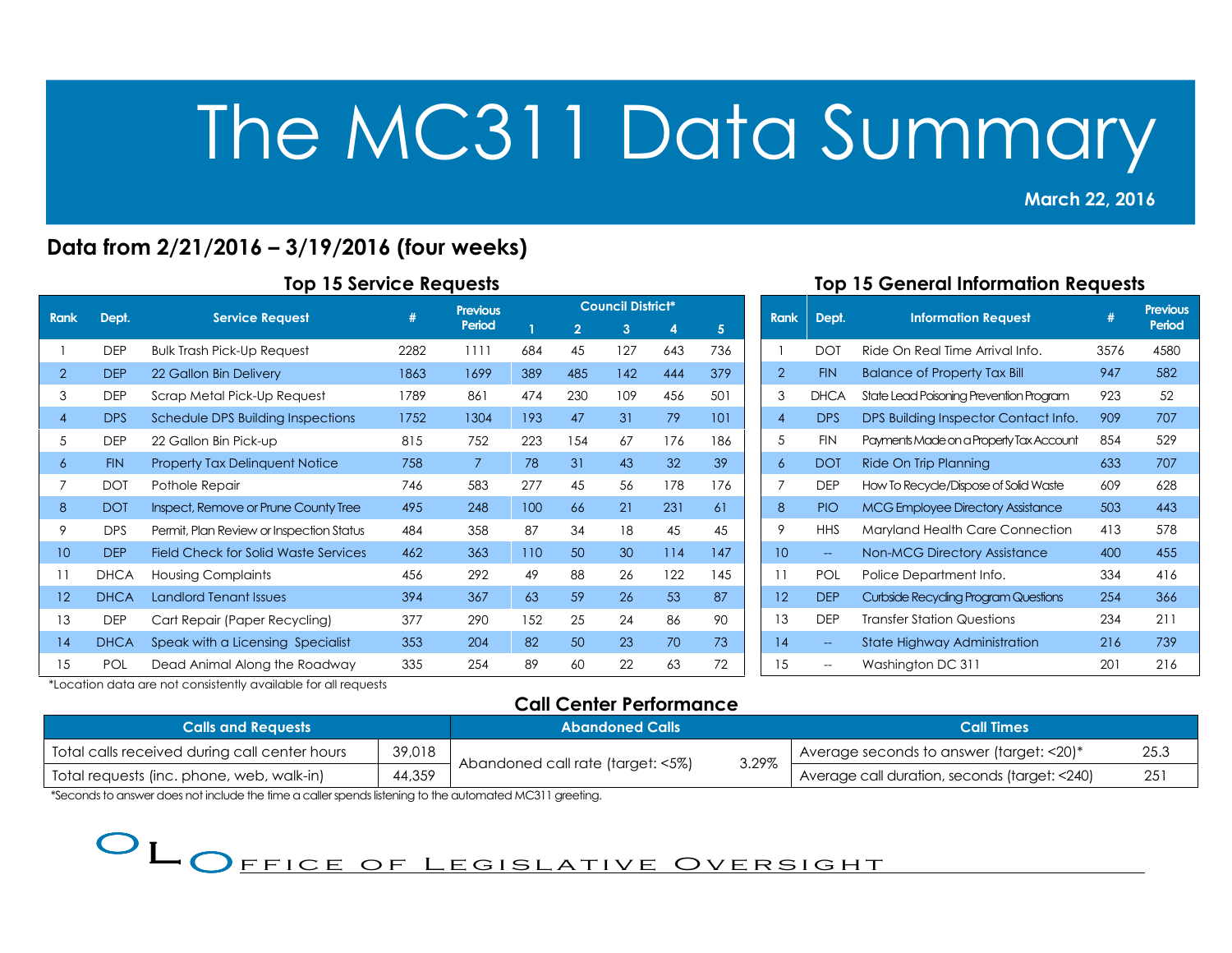# MC311 Request Trends 2/21/2016 – 3/19/2016

- Bulk trash pick-up requests increased from 1,111 requests made during the prior month to 2,282 requests made during the current month. Individuals made a total of 28,645 requests during the past year, with an average of 2,387 requests per month.
- Scrap metal pick-up requests increased from 861 requests made during the prior month to 1,789 requests made during the current month. A total of 23,165 requests were made during the past year, with an average of 1,930 requests per month.
- MC311 received 758 requests to discuss property tax delinquent notices. This represents an increase from 7 requests made during the prior month. Tax lien sale notification bills are sent in April. The bill shows the amount due and advises the taxpayer of the consequences if the bill remains unpaid.
- Requests for information on the State's Lead Poisoning Prevention Program for rental housing increased from 52 requests made during the prior month to 923 requests made during the current month. To obtain a rental license, all rental units constructed before January 1, 1978, must obtain a registration/tracking number from the Maryland Department of the Environment.
- The abandoned call rate exceeded the daily target maximum of 5% on Monday, February 29<sup>th</sup> (11.08%) and Tuesday, March 1st (11.84%). The average 311 call wait time for both days was approximately two minutes, exceeding the target maximum of 20 seconds.

# MC311 Spotlight: Housing Complaints

From March 1, 2015 through February 29, 2016, the MC311 Call Center received a total of 6,162 requests to file a housing complaint about the maintenance of a rental property or the exterior maintenance of a residential or commercial property. The table below shows the total number of requests for each Council District during this twelve-month period, including the number of those complaints that were resolved by DHCA or remain in progress. The table also shows the average number of days it took to close requests and the percentage of requests that were closed within the Service-Level Agreement (SLA), which is the target maximum for the number of days it should take to close requests. The SLA for housing complaints is 60 days.

| <b>Council</b><br><b>District</b> | <b>Total No. of</b><br><b>Requests</b> | No. of<br><b>Complaints</b><br><b>Resolved</b> | <b>No. of Complaint</b><br><b>Requests</b><br>In Progress | Average<br><b>Days to Close</b> | % of Requests<br><b>Meeting SLA</b> |  |
|-----------------------------------|----------------------------------------|------------------------------------------------|-----------------------------------------------------------|---------------------------------|-------------------------------------|--|
|                                   | 747                                    | 680                                            | 67                                                        | 33.3                            | 83.5%                               |  |
| $\mathbf{2}$                      | 1,179                                  | 992                                            | 187                                                       | 40.4                            | 78.2%                               |  |
|                                   | 385                                    | 323                                            | 62                                                        | 41.8                            | 76.4%                               |  |
| 4                                 | 599, ا                                 | 1,336                                          | 263                                                       | 44.1                            | 75.8%                               |  |
|                                   | 846, ا                                 | 1,650                                          | 196                                                       | 36.0                            | 82.2%                               |  |

#### Requests to File a Housing Complaints by Council District\* Received from Mar. 1, 2015 – Feb. 29, 2016

\*406 requests made during the past month were not assigned to a Council District by MC311 and are excluded from the table above.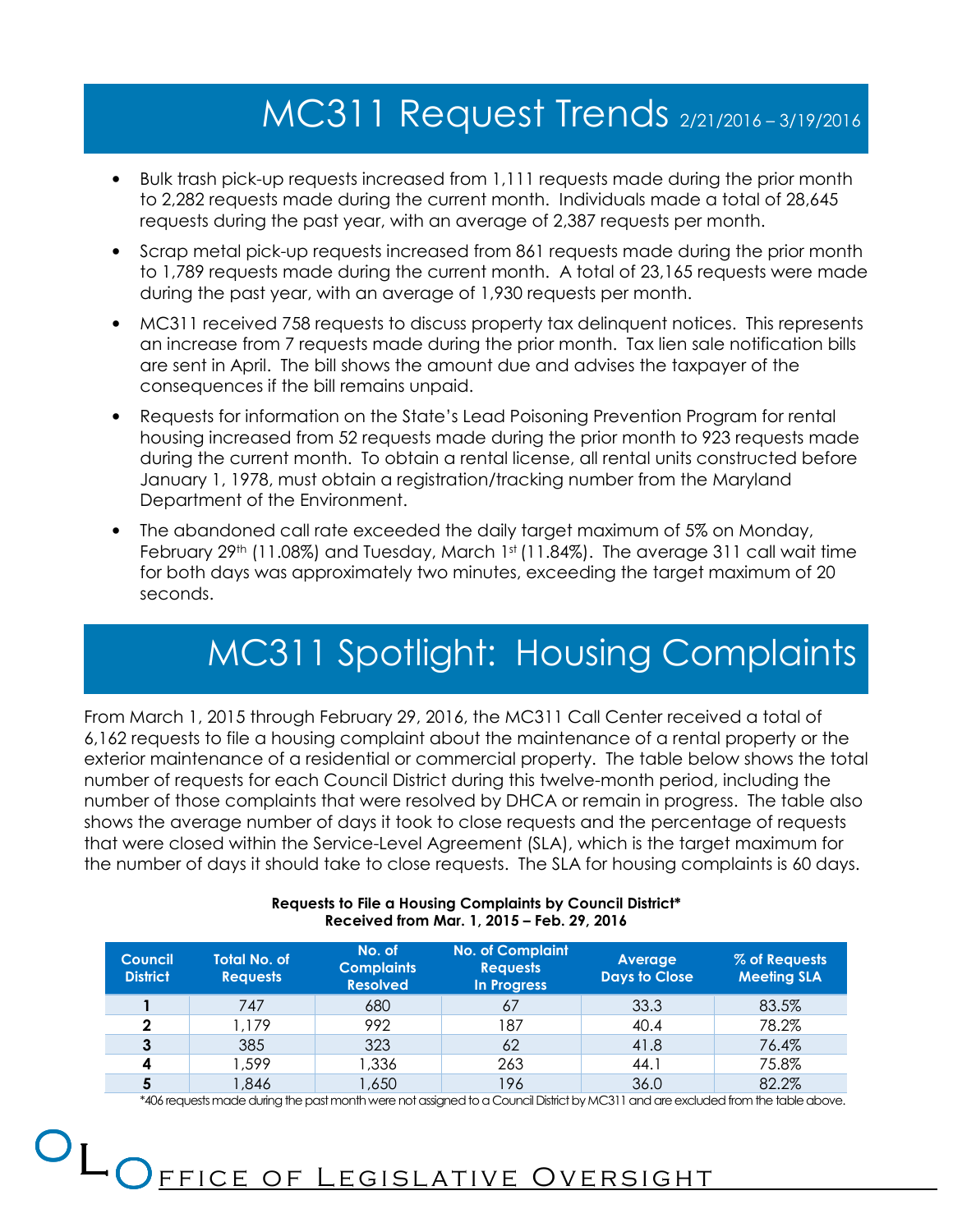## Data from 3/20/2016 – 4/16/2016 (four weeks)

| <b>Rank</b> |             |                                          | #    | <b>Previous</b> |     | <b>Council District*</b> |     |     |     |  |  |
|-------------|-------------|------------------------------------------|------|-----------------|-----|--------------------------|-----|-----|-----|--|--|
|             | Dept.       | <b>Service Request</b>                   |      | Period          | T   | $\overline{2}$           | 3   | 4   | 5   |  |  |
|             | <b>DEP</b>  | <b>Bulk Trash Pick-Up Request</b>        | 2391 | 2282            | 739 | 44                       | 131 | 654 | 794 |  |  |
| 2           | <b>DEP</b>  | <b>Scrap Metal Pick-Up Request</b>       | 2161 | 1789            | 610 | 222                      | 126 | 583 | 613 |  |  |
| 3           | <b>DEP</b>  | 22 Gallon Bin Delivery                   | 1964 | 1863            | 441 | 480                      | 150 | 480 | 349 |  |  |
| 4           | <b>DPS</b>  | Schedule DPS Building Inspections        | 1856 | 1752            | 183 | 59                       | 27  | 84  | 74  |  |  |
| 5           | <b>DOT</b>  | Inspect, Remove or Prune County Tree     | 952  | 495             | 387 | 77                       | 174 | 151 | 140 |  |  |
| 6           | <b>DEP</b>  | 22 Gallon Bin Pick-up                    | 862  | 815             | 242 | 159                      | 83  | 190 | 154 |  |  |
| 7           | <b>DEP</b>  | Field Check for Solid Waste Services     | 607  | 462             | 194 | 76                       | 40  | 128 | 159 |  |  |
| 8           | <b>DEP</b>  | Unacceptable for Collection              | 568  | 272             | 101 | 5.                       | 72  | 248 | 140 |  |  |
| 9           | <b>DHCA</b> | Landlord Tenant Issues                   | 559  | 394             | 78  | 99                       | 29  | 65  | 99  |  |  |
| 10          | <b>DHCA</b> | <b>Housing Complaints</b>                | 482  | 456             | 46  | 105                      | 26  | 124 | 4   |  |  |
| 11          | <b>DPS</b>  | Permit, Plan Review or Inspection Status | 439  | 484             | 79  | 37                       | 17  | 45  | 57  |  |  |
| 12          | <b>DEP</b>  | Cart Repair (Paper Recycling)            | 429  | 377             | 158 | 38                       | 23  | 113 | 94  |  |  |
| 13          | <b>DOT</b>  | Pothole Repair                           | 427  | 746             | 142 | 29                       | 30  | 111 | 108 |  |  |
| 14          | <b>FIN</b>  | Requests to Discuss Property Tax Bill    | 310  | 300             | 28  | 9                        | 16  | 10  | 8   |  |  |
| 15          | <b>DEP</b>  | Same Day (For Use by SWS Staff Only)     | 255  | 160             | 103 | 20                       | 5   | 60  | 65  |  |  |

#### Top 15 General Information Requests

April 20, 2016

2013<br>2013 - Paul Barnett, amerikansk politik<br>2013 - Paul Barnett, amerikansk politik

| <b>Rank</b>       | Dept.                    | <b>Information Request</b>                     | #    | <b>Previous</b><br>Period |
|-------------------|--------------------------|------------------------------------------------|------|---------------------------|
| 1                 | <b>DOT</b>               | Ride On Real Time Arrival Info.                | 3744 | 3576                      |
| $\overline{2}$    | <b>DPS</b>               | DPS Building Inspector Contact Info.           | 1055 | 909                       |
| 3                 | <b>FIN</b>               | Payments Made on a Property Tax Account        | 716  | 854                       |
| $\overline{4}$    | <b>FIN</b>               | <b>Balance of Property Tax Bill</b>            | 684  | 947                       |
| 5                 | <b>DOT</b>               | Ride On Trip Planning                          | 648  | 633                       |
| 6                 | <b>DEP</b>               | How To Recycle/Dispose of Solid Waste          | 612  | 609                       |
| 7                 | <b>PIO</b>               | <b>MCG Employee Directory Assistance</b>       | 457  | 503                       |
| 8                 | $\overline{\phantom{0}}$ | <b>Non-MCG Directory Assistance</b>            | 393  | 400                       |
| 9                 | <b>POL</b>               | Police Department Info.                        | 358  | 334                       |
| 10                | <b>HHS</b>               | <b>Maryland Health Care Connection</b>         | 342  | 413                       |
| 11                | <b>DEP</b>               | Transfer Station Questions                     | 312  | 234                       |
| $12 \overline{ }$ | <b>DHCA</b>              | State Lead Poisoning Prevention Program        | 305  | 923                       |
| 13                | <b>DEP</b>               | Curbside Recycling Program Questions           | 246  | 254                       |
| 14                | --                       | <b>Business License Application or Renewal</b> | 246  | 33                        |
| 15                | <b>HHS</b>               | Free Income Tax Assistance Tax Year 2015       | 239  | 72                        |

\*Location data are not consistently available for all requests

## Call Center Performance

| <b>Calls and Requests</b>                     |        | <b>Abandoned Calls</b>                    | <b>Call Times</b>                                    |  |  |
|-----------------------------------------------|--------|-------------------------------------------|------------------------------------------------------|--|--|
| Total calls received during call center hours | 36,357 |                                           | 13.9<br>Average seconds to answer (target: <20)*     |  |  |
| Total requests (inc. phone, web, walk-in)     | 44,039 | .57%<br>Abandoned call rate (target: <5%) | Average call duration, seconds (target: <240)<br>244 |  |  |

\*Seconds to answer does not include the time a caller spends listening to the automated MC311 greeting.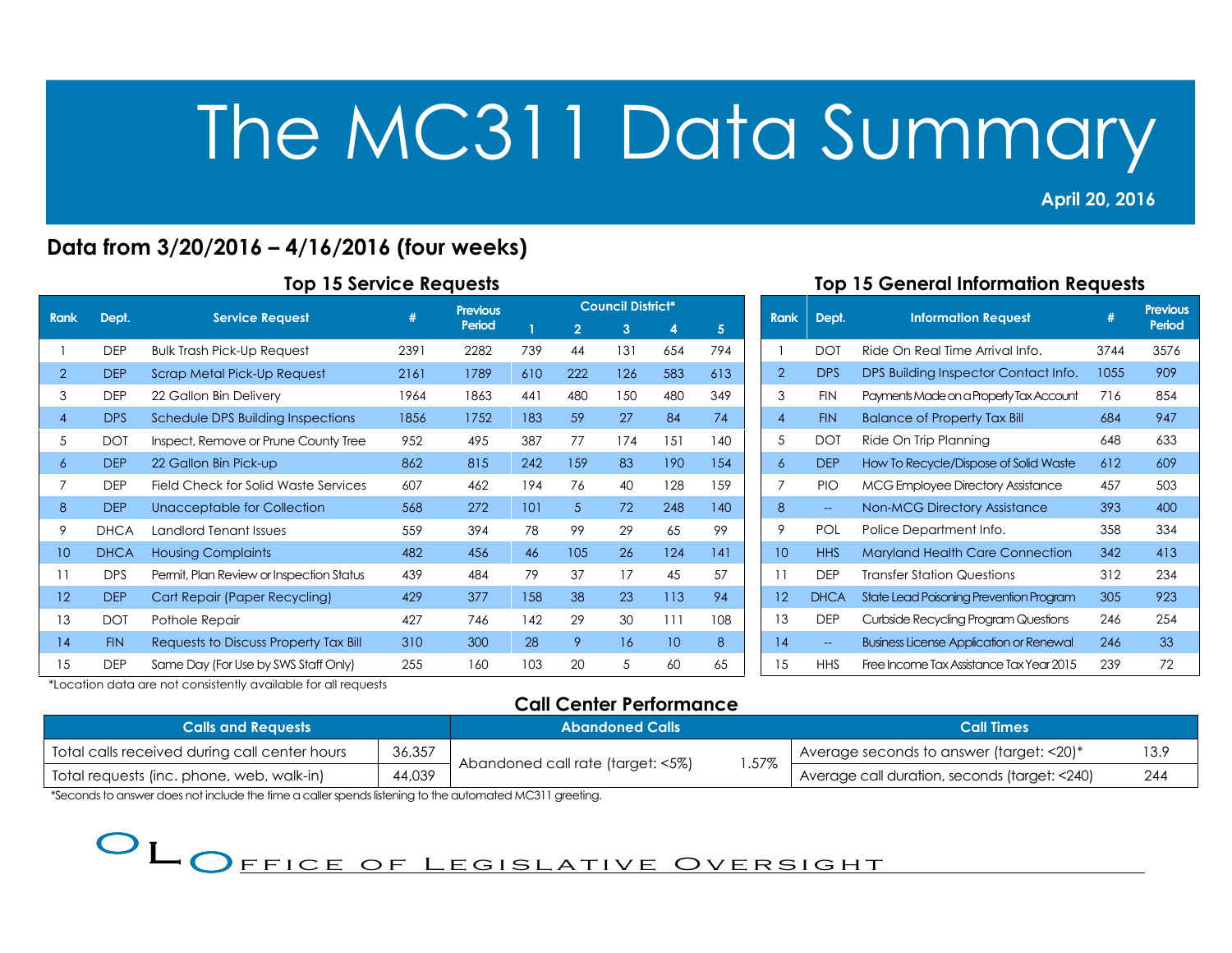## MC311 Request Trends 3/20/2016 – 4/16/2016

- Requests for business license application or renewal information increased from 33 requests made during the prior month to 239 requests made during the current month. All business licenses expire on April 30<sup>th</sup>.
- Requests for assistance with 2015 income tax preparation increased from 72 requests made during the prior month to 239 requests in the current month. MC311 CSRs can schedule appointments for eligible customers directly with the Montgomery Community Action Agency VITA Partnership. Tax preparation assistance is also provided by area nonprofits and the Retired and Senior Volunteer Tax Aide Program.
- The number of requests for a visit or call from a Solid Waste Services staff member increased 31% from 462 requests made during the prior month to 607 requests in the current month. Resident may request a field check for a variety of reasons, including courtesy pick-ups, complaints about partial-pickup or container placement, or reports of inadvertent items collected by County contractors.

## MC311 Spotlight: 22-Gallon Recycling Bin Requests

From April 1, 2015 through March 31, 2016, the MC311 Call Center received 22,665 requests for 22-gallon blue recycling bins. Residents who receive County-provided curbside recycling collection are eligible to receive up to 5 bins per year. DEP staff deliver bins the week they are ordered if the order is received by 2 PM Friday. The table below shows the total number of requests for each Council District during this twelve-month period and the percentage of requests submitted through the MC311 website and Call Center. The table also shows the average number of days it took to close requests and the percentage of requests that were closed within the Service-Level Agreement (SLA), which is the target maximum for the number of days it should take to close requests. The SLA for bin requests is 10 days.

| <b>Council</b> | <b>Total No. of</b> | No. of            | Average      | $%$ of             |              | Source of Requests** |  |  |
|----------------|---------------------|-------------------|--------------|--------------------|--------------|----------------------|--|--|
| District*      | <b>Requests</b>     | <b>Complaints</b> | Days to      | <b>Requests</b>    | <b>MC311</b> | <b>MC311</b>         |  |  |
|                |                     | <b>Resolved</b>   | <b>Close</b> | <b>Meeting SLA</b> | Website      | <b>Call Center</b>   |  |  |
|                | 5,570               | 5,570             | 6.32         | 99.9%              | 60.6%        | 38.7%                |  |  |
| 2              | 5,730               | 5,729             | 6.43         | 99.9%              | 58.4%        | 41.0%                |  |  |
| 3              | 1,625               | .625 ا            | 6.27         | 100.0%             | 59.1%        | 40.7%                |  |  |
| 4              | 5,172               | 5,172             | 6.10         | 99.9%              | 51.5%        | 47.9%                |  |  |
| 5              | 4,093               | 4,093             | 6.06         | 100.0%             | 72.6%        | 25.3%                |  |  |

#### 22-Gallon Blue Bin Delivery Requests by Council District Received from Apr. 1, 2015 – Mar. 31, 2016

\*475 requests made during the past month were not assigned to a Council District by MC311 and are excluded from the table.

ce of Legislativ<u>e Oversight</u>

\*\* Does not include internal customer requests or requests received by Twitter or during walk-in hours.

OLOEE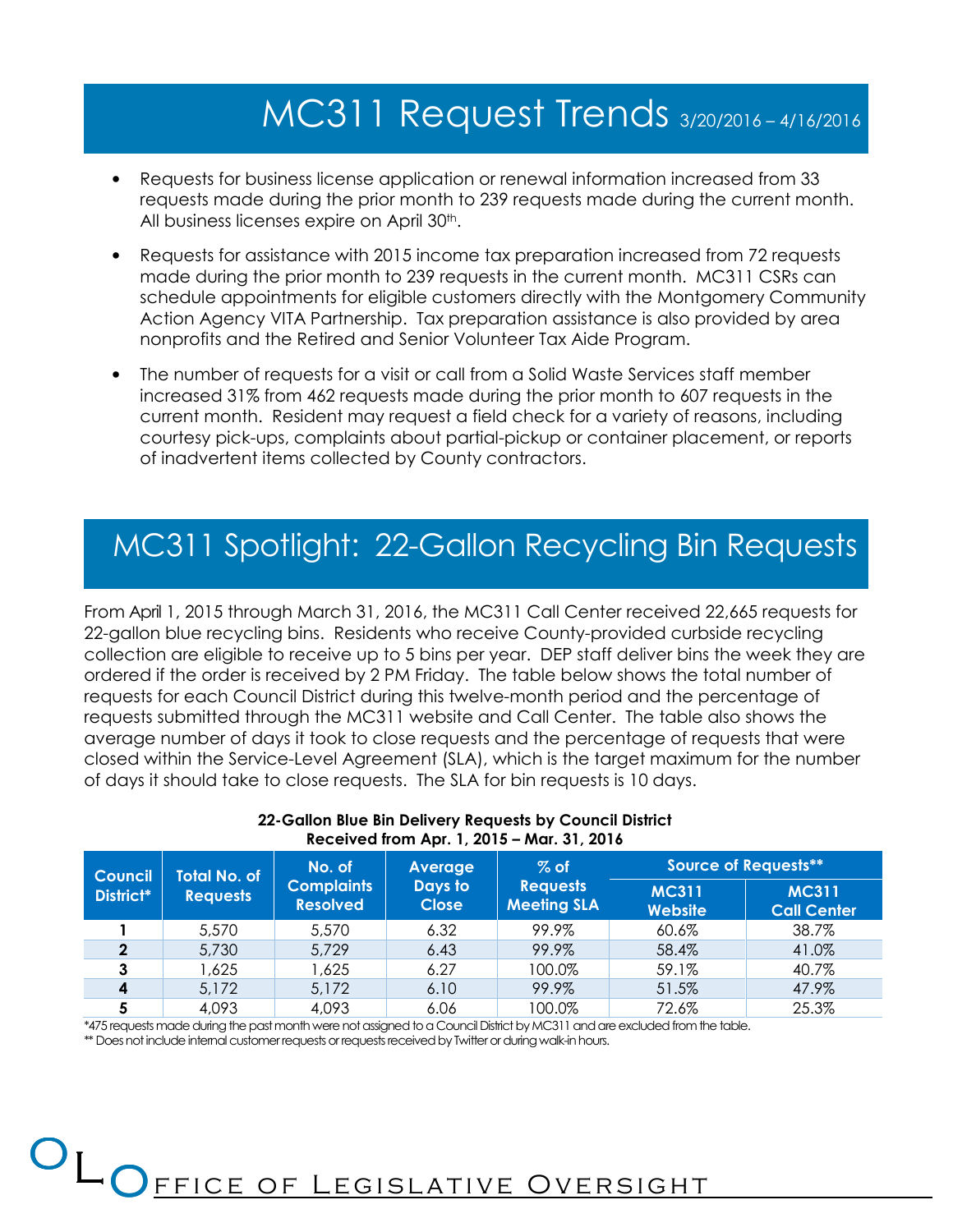May 23, 2016 2013<br>2013 - Paul Barnett, amerikansk politik<br>2013 - Paul Barnett, amerikansk politik

## Data from 4/17/2016 – 5/14/2016 (four weeks)

| <b>Rank</b> |             |                                             | #    | <b>Previous</b> |     |                | <b>Council District*</b> |     |                   |
|-------------|-------------|---------------------------------------------|------|-----------------|-----|----------------|--------------------------|-----|-------------------|
|             | Dept.       | <b>Service Request</b>                      |      | Period          |     | $\overline{2}$ | 3                        | 4   | 5 <sup>5</sup>    |
|             | <b>DEP</b>  | <b>Bulk Trash Pick-Up Request</b>           | 2660 | 2391            | 836 | 54             | 164                      | 756 | 815               |
| 2           | <b>DEP</b>  | Scrap Metal Pick-Up Request                 | 2481 | 2161            | 720 | 295            | 161                      | 647 | 637               |
| 3           | <b>DPS</b>  | Schedule DPS Building Inspections           | 1838 | 1856            | 179 | 67             | 25                       | 62  | 54                |
| 4           | <b>DEP</b>  | 22 Gallon Bin Delivery                      | 1714 | 1964            | 449 | 414            | 118                      | 409 | 299               |
| 5           | <b>DEP</b>  | 22 Gallon Bin Pick-up                       | 833  | 862             | 242 | 173            | 76                       | 189 | 142               |
| 6           | <b>DEP</b>  | <b>Field Check for Solid Waste Services</b> | 584  | 607             | 140 | 79             | 26                       | 139 | 188               |
| 7           | <b>DHCA</b> | <b>Housing Complaints</b>                   | 583  | 482             | 78  | 113            | 33                       | 153 | 168               |
| 8           | <b>DPS</b>  | Permit, Plan Review or Inspection Status    | 527  | 439             | 81  | 41             | 24                       | 30  | 63                |
| 9           | <b>DOT</b>  | Inspect, Remove or Prune County Tree        | 508  | 952             | 232 | 35             | 20                       | 75  | 128               |
| 10          | <b>DHCA</b> | <b>Landlord Tenant Issues</b>               | 476  | 559             | 61  | 73             | 39                       | 88  | 100               |
| 11          | <b>DOT</b>  | Pothole Repair                              | 422  | 427             | 150 | 30             | 21                       | 116 | 98                |
| 12          | <b>DEP</b>  | Cart Repair (Paper Recycling)               | 382  | 429             | 135 | 35             | 29                       | 96  | 83                |
| 13          | <b>DEP</b>  | Unacceptable for Collection                 | 336  | 568             | 68  | 2              | 37                       | 175 | 52                |
| 14          | <b>FIN</b>  | Requests to Discuss Property Tax Bill       | 291  | 310             | 16  | 14             | 16                       | 16  | $12 \overline{ }$ |
| 15          | <b>DOT</b>  | Road Repair                                 | 261  | 232             | 109 | 19             | 21                       | 53  | 51                |

### Top 15 General Information Requests

| <b>Rank</b>       | Dept.                    | <b>Information Request</b>                 | #    | <b>Previous</b><br>Period |
|-------------------|--------------------------|--------------------------------------------|------|---------------------------|
| 1                 | <b>DOT</b>               | Ride On Real Time Arrival Info.            | 3847 | 3744                      |
| $\overline{2}$    | <b>DPS</b>               | DPS Building Inspector Contact Info.       | 965  | 1055                      |
| 3                 | <b>DOT</b>               | Ride On Trip Planning                      | 685  | 648                       |
| $\overline{4}$    | <b>DEP</b>               | How To Recycle/Dispose of Solid Waste      | 638  | 612                       |
| 5                 | <b>FIN</b>               | Payments Made on a Property Tax Account    | 623  | 716                       |
| 6                 | <b>FIN</b>               | <b>Balance of Property Tax Bill</b>        | 618  | 684                       |
| 7                 | <b>PIO</b>               | <b>MCG Employee Directory Assistance</b>   | 496  | 457                       |
| 8                 | $\overline{\phantom{a}}$ | <b>Non-MCG Directory Assistance</b>        | 453  | 393                       |
| 9                 | <b>POL</b>               | Police Department Info.                    | 383  | 358                       |
| 10                | <b>HHS</b>               | <b>Maryland Health Care Connection</b>     | 332  | 342                       |
| 11                | <b>DEP</b>               | Curbside Recycling Program Questions       | 291  | 246                       |
| $12 \overline{ }$ | <b>DEP</b>               | <b>Transfer Station Questions</b>          | 273  | 312                       |
| 13                | <b>DEP</b>               | Residential Trash and Recycling Literature | 258  | 213                       |
| 14                |                          | <b>Prince George's County 311</b>          | 223  | 101                       |
| 15                |                          | Washington DC 311                          | 207  | 211                       |

\*Location data are not consistently available for all requests

## Call Center Performance

| <b>Calls and Requests</b>                     | <b>Abandoned Calls</b> |                                   | <b>Call Times</b> |                                                |            |
|-----------------------------------------------|------------------------|-----------------------------------|-------------------|------------------------------------------------|------------|
| Total calls received during call center hours | 36,146                 |                                   |                   | Average seconds to answer (target: $<$ 20) $*$ |            |
| Total requests (inc. phone, web, walk-in)     | 43,336                 | Abandoned call rate (target: <5%) | .33%              | Average call duration, seconds (target: <240)  | $24^\circ$ |

\*Seconds to answer does not include the time a caller spends listening to the automated MC311 greeting.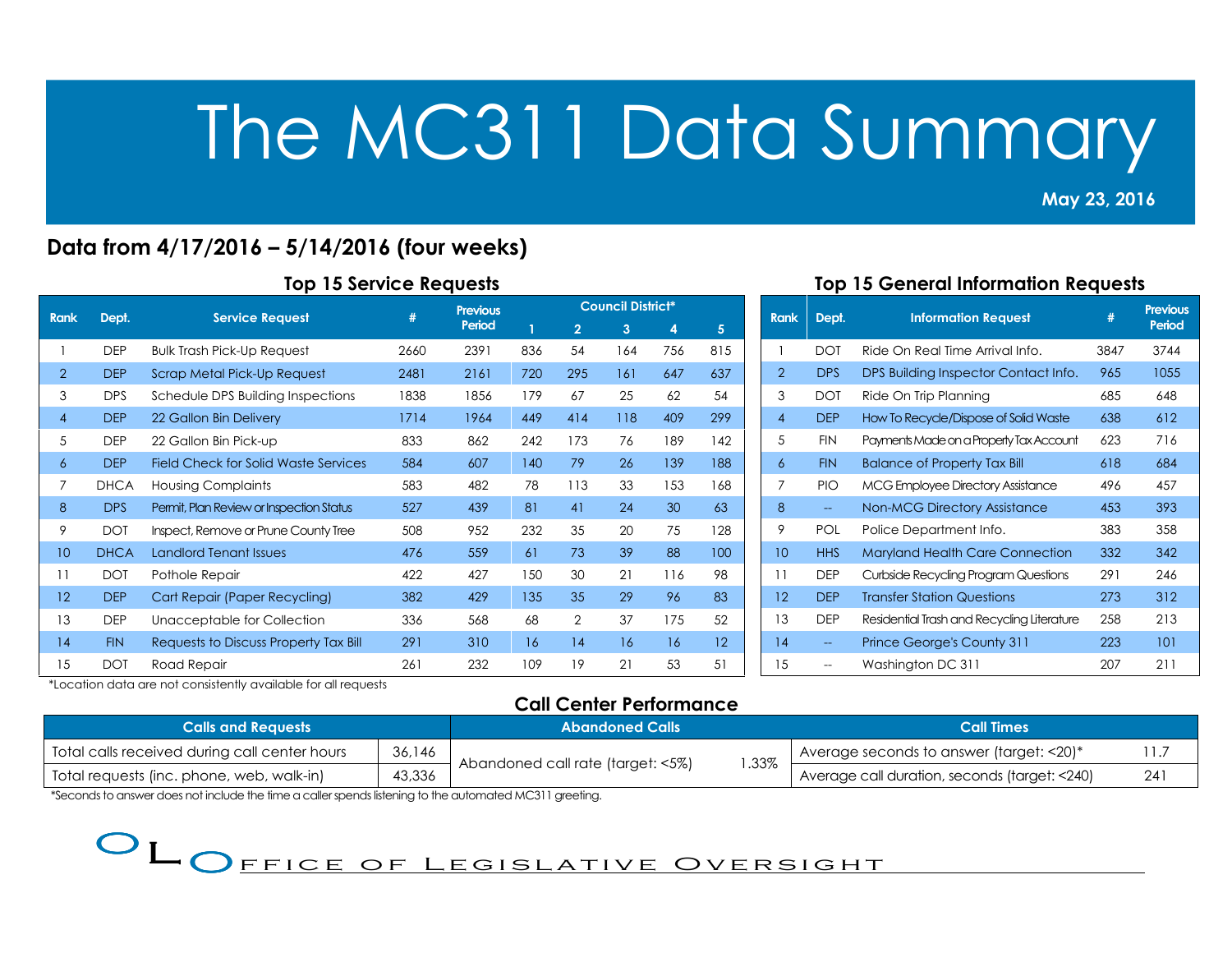## MC311 Request Trends 4/17/2016 – 5/14/2016

- MC311 received 221 requests to file a Ride On service complaint, a 56% increase from the 142 requests made during the prior month. Since January 1, 2016, a total of 915 requests have been made.
- Individuals made 332 requests for information on the Maryland Health Care Connection during this month, compared with 342 requests made during the prior month. Since Nov. 1, 2015, MC311 has received a total of 4,574 requests for information. Open enrollment for all other individuals purchasing insurance lasts from Nov. 1, 2016 to Jan. 31, 2016. Individuals qualifying for Medicaid, MCHP, or MCHP Premium may enroll at any point during the year.
- MC311 received 124 requests for MANNA Center food referrals, compared with 152 requests made during the prior month. Since January 1, 2016, MC311 has received a total of 748 referral requests. This is 35% decrease in the total number of referrals compared to the same period last year when 1,146 requests were made.

## MC311 Spotlight: Spanish-Language Requests

From January 1, 2015 through December 31, 2015, the MC311 Call Center received 28,169 requests from individuals requesting to speak to a Spanish-speaking Customer Service Representative (CSR). Of the 28,169 total requests, 84% (23,617 requests) were categorized by MC311 as General Information requests, meaning the call was resolved by CSRs at the MC311 contact center. The remaining 16% (4,552 requests) were for categorized as Service Requests and submitted to departments for fulfillment. The table below displays the departments receiving the highest numbers of requests from Spanish-speaking MC311 customers, and the percentages of those requests categorized either as General Information or Service Requests.

| <b>Department</b> | No. of<br><b>Requests</b> | % General Info.<br><b>Requests</b> | % Service<br><b>Requests</b> |
|-------------------|---------------------------|------------------------------------|------------------------------|
| <b>DEP</b>        | 3,911                     | 38%                                | 62%                          |
| <b>DHCA</b>       | 1,214                     | 48%                                | 52%                          |
| <b>DOT</b>        | 3.442                     | 85%                                | 15%                          |
| <b>DPS</b>        | 3,013                     | 87%                                | 13%                          |
| <b>FIN</b>        | 1,762                     | 95%                                | 5%                           |
| <b>HHS</b>        | 5,720                     | 97%                                | 3%                           |
| <b>Non-MCG</b>    | 5,893                     | 100%                               | 0%                           |
| <b>OHR</b>        | 176                       | 68%                                | 32%                          |
| <b>PIO</b>        | 1,587                     | 100%                               | 0%                           |
| <b>POL</b>        | 581                       | 94%                                | 6%                           |

#### MC311 Requests for Spanish-Speaking CSRs, by Department Received from Jan. 1, 2015 – Dec. 31, 2015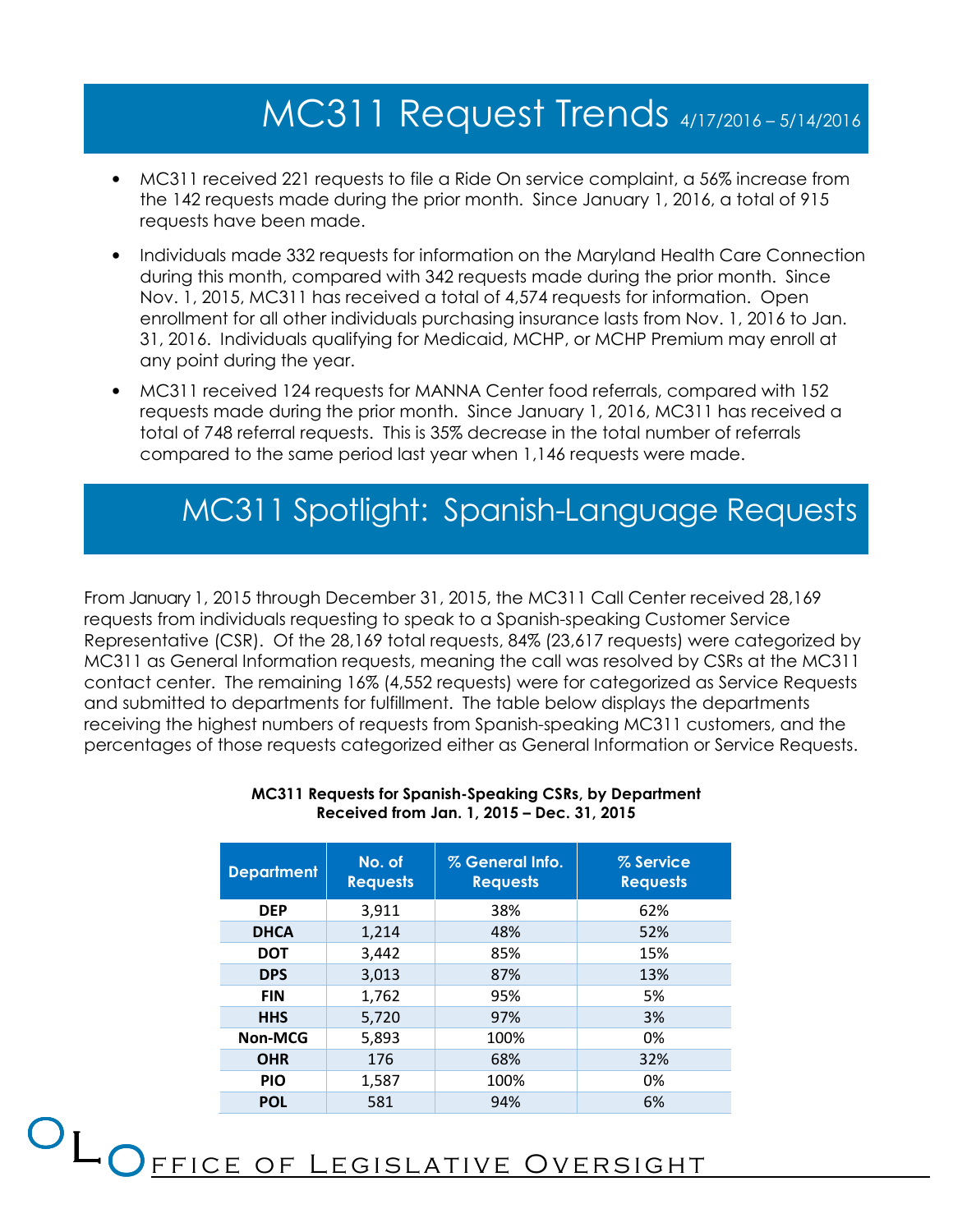June 20, 2016

2013<br>2013 - Paul Barnett, amerikansk politik<br>2013 - Paul Barnett, amerikansk politik

## Data from 5/15/2016 – 6/11/2016 (four weeks)

| <b>Rank</b>    |             |                                             | #    | <b>Previous</b> |     |                | <b>Council District*</b> |     |     |
|----------------|-------------|---------------------------------------------|------|-----------------|-----|----------------|--------------------------|-----|-----|
|                | Dept.       | <b>Service Request</b>                      |      |                 | 1   | $\overline{2}$ | 3                        | 4   | 5   |
|                | <b>DEP</b>  | <b>Bulk Trash Pick-Up Request</b>           | 2772 | 2660            | 859 | 56             | 158                      | 742 | 904 |
| $\overline{2}$ | <b>DEP</b>  | Scrap Metal Pick-Up Request                 | 2501 | 2481            | 719 | 302            | 139                      | 579 | 730 |
| 3              | <b>DPS</b>  | Schedule DPS Building Inspections           | 2075 | 1838            | 171 | 75             | 18                       | 73  | 66  |
| 4              | <b>DEP</b>  | 22 Gallon Bin Delivery                      | 1903 | 1714            | 463 | 470            | 145                      | 454 | 345 |
| 5              | <b>DEP</b>  | 22 Gallon Bin Pick-up                       | 935  | 833             | 268 | 198            | 60                       | 209 | 187 |
| 6              | <b>DOT</b>  | Inspect, Remove or Prune County Tree        | 784  | 508             | 302 | 64             | 89                       | 225 | 87  |
| 7              | <b>DHCA</b> | <b>Housing Complaints</b>                   | 618  | 583             | 57  | 130            | 43                       | 162 | 168 |
| 8              | <b>DPS</b>  | Permit, Plan Review or Inspection Status    | 557  | 527             | 91  | 38             | 19                       | 42  | 46  |
| 9              | <b>DEP</b>  | <b>Field Check for Solid Waste Services</b> | 473  | 584             | 115 | 50             | 27                       | 113 | 163 |
| 10             | <b>DHCA</b> | <b>Landlord Tenant Issues</b>               | 459  | 476             | 64  | 96             | 30                       | 76  | 78  |
| 11             | <b>DOT</b>  | Pothole Repair                              | 412  | 422             | 166 | 22             | 18                       | 89  | 105 |
| 12             | <b>DEP</b>  | <b>Cart Repair (Paper Recycling)</b>        | 388  | 382             | 162 | 28             | 24                       | 83  | 90  |
| 13             | <b>DEP</b>  | Same Day (For Use by SWS Staff Only)        | 331  | 248             | 83  | 34             | 13                       | 87  | 114 |
| 14             | <b>POL</b>  | Dead Animal Along the Roadway               | 306  | 222             | 67  | 40             | 42                       | 68  | 52  |
| 15             | <b>DEP</b>  | Unacceptable for Collection                 | 264  | 336             | 81  | 5              | 20                       | 129 | 28  |

#### Top 15 General Information Requests

| <b>Rank</b>       | Dept.                    | <b>Information Request</b>                 | #    | Previous<br>Period |
|-------------------|--------------------------|--------------------------------------------|------|--------------------|
| 1                 | <b>DOT</b>               | Ride On Real Time Arrival Info.            | 3823 | 3847               |
| $\overline{2}$    | DPS                      | DPS Building Inspector Contact Info.       | 1099 | 965                |
| 3                 | <b>DOT</b>               | Ride On Trip Planning                      | 687  | 685                |
| $\overline{4}$    | <b>DEP</b>               | How To Recycle/Dispose of Solid Waste      | 623  | 638                |
| 5                 | PIO                      | MCG Employee Directory Assistance          | 519  | 496                |
| 6                 | <b>FIN</b>               | Payments Made on a Property Tax Account    | 482  | 623                |
| 7                 | <b>FIN</b>               | <b>Balance of Property Tax Bill</b>        | 466  | 618                |
| 8                 | $\overline{\phantom{a}}$ | <b>Non-MCG Directory Assistance</b>        | 465  | 453                |
| 9                 | <b>POL</b>               | Police Department Info.                    | 336  | 383                |
| 10                | <b>DEP</b>               | Curbside Recycling Program Questions       | 319  | 291                |
| 11                | <b>DEP</b>               | Residential Trash and Recycling Literature | 312  | 258                |
| $12 \overline{ }$ | <b>DEP</b>               | <b>Transfer Station Questions</b>          | 297  | 273                |
| 13                | <b>DEP</b>               | County Trash & Recycling Schedule          | 268  | 17                 |
| 14                | <b>HHS</b>               | <b>Maryland Health Care Connection</b>     | 245  | 332                |
| 15                |                          | Prince George's County 311                 | 232  | 223                |

\*Location data are not consistently available for all requests

## Call Center Performance

| <b>Calls and Requests</b>                     | <b>Abandoned Calls</b> |                                   | <b>Call Times</b> |                                                            |     |
|-----------------------------------------------|------------------------|-----------------------------------|-------------------|------------------------------------------------------------|-----|
| Total calls received during call center hours | 36,408                 |                                   |                   | Average seconds to answer (target: <20)*<br>14.4           |     |
| Total requests (inc. phone, web, walk-in)     | 43,616                 | Abandoned call rate (target: <5%) | .85%              | <sup>1</sup> Average call duration, seconds (target: <240) | 230 |

\*Seconds to answer does not include the time a caller spends listening to the automated MC311 greeting.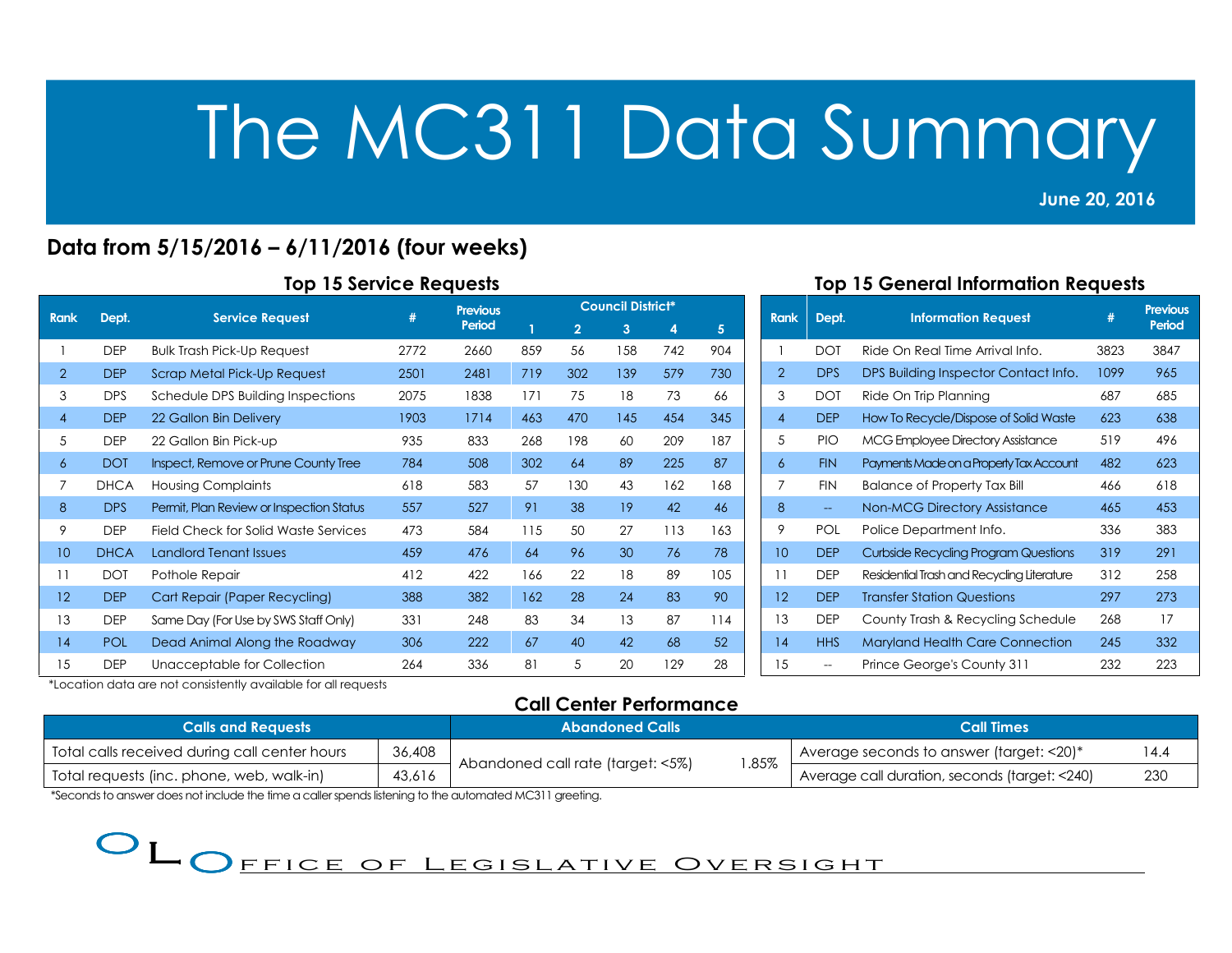# MC311 Request Trends 5/15/2016 – 6/11/2016

- MC311 received 268 requests for information related to the County's trash and recycling schedule, a 94% increase from the 17 requests made during the prior month. Regular trash collection services were not available on Monday, May 30<sup>th</sup> (Memorial Day).
- MC311 received eight requests from individuals requesting assistance with retrieving lost items (e.g., keys, cell phones) from County maintained storm drains. Since Jan. 1, 2016, MC311 has received a total of 26 requests for assistance. DOT Division of Highway Services investigate and respond to the service request within one business day.
- The abandoned call rate exceeded the target maximum of 5.0% on Monday, June 6<sup>th</sup> (5.85%). On this day the average speed to answer a call was 42 seconds, exceeding the target maximum of 20 seconds.

## MC311 Spotlight: MANNA Referrals

From June 2013 through May 2016, MC311 received 12,034 Manna Food Center referral requests. Over the three-year time period a seasonal pattern emerges, with the number of referral requests peaking during the fall (September – November) and declining during the spring (March - May). However, since 2013, the total number of referral requests received during both the fall and spring months have declined, particularly during peak months.





| <b>Referral Requests Received (Sept. – Nov.)</b> |                         |               |      |           |            | <b>Referral Requests Received (Mar. - May)</b> |
|--------------------------------------------------|-------------------------|---------------|------|-----------|------------|------------------------------------------------|
| Year                                             | No. of                  | Decrease from | Year |           | No. of     | Decrease from                                  |
|                                                  | Referrals<br>Prior Year |               |      | Referrals | Prior Year |                                                |
| 2013                                             | .795                    | $- -$         |      | 2014      | 958        | $- -$                                          |
| 2014                                             | .147                    | -36%          |      | 2015      | 715        | $-25%$                                         |
| 2015                                             | 801                     | $-30\%$       |      | 2016      | 480        | $-33\%$                                        |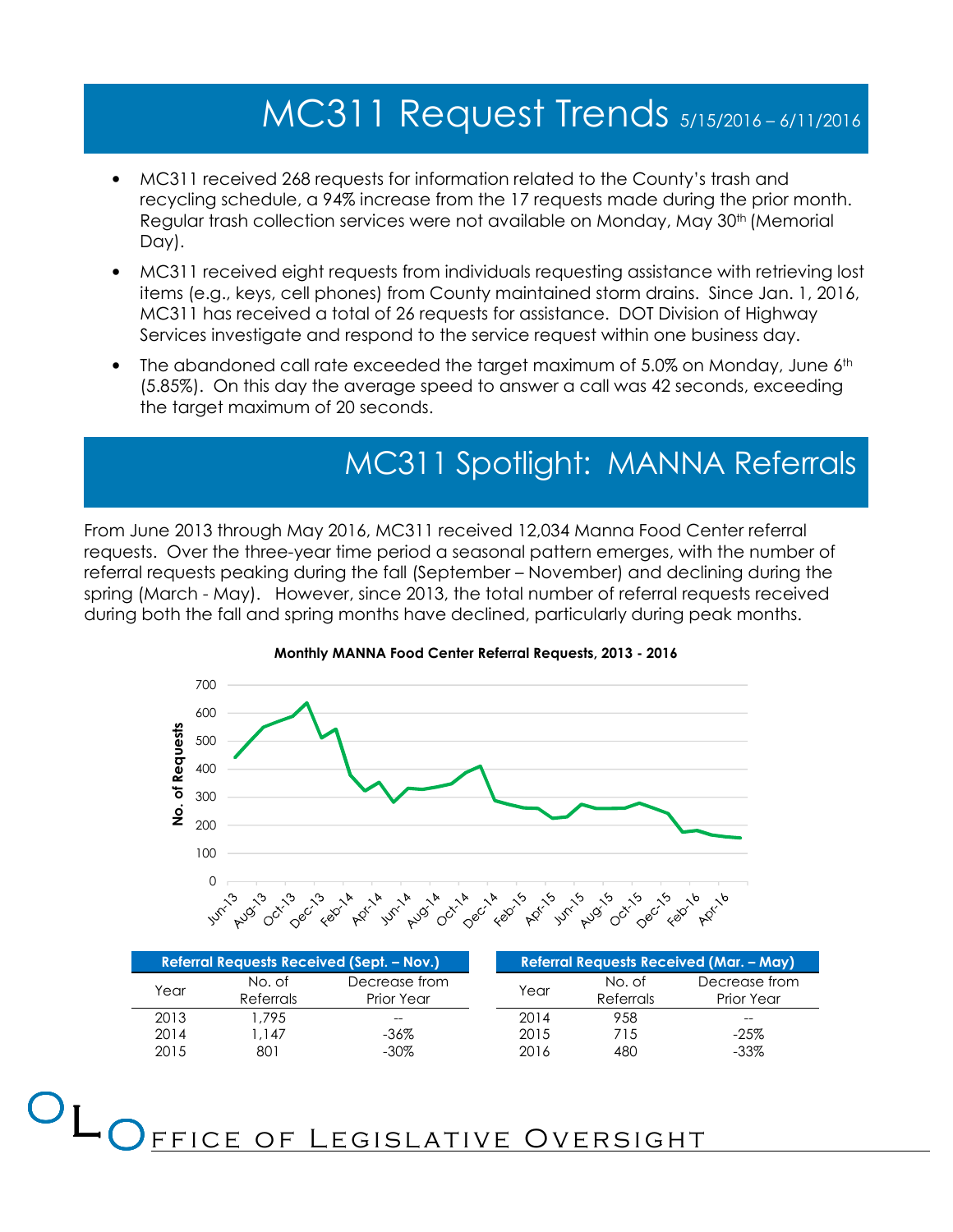July 14, 2016 2013<br>2013 - Paul Barnett, politik eta alder<br>2013 - Paul Barnett, politik eta alder

## Data from 6/12/2016 – 7/9/2016 (four weeks)

| <b>Rank</b>    | Dept.       | <b>Service Request</b>                    | #    | <b>Previous</b>   |     | <b>Council District*</b> |     |     |     |  |  |
|----------------|-------------|-------------------------------------------|------|-------------------|-----|--------------------------|-----|-----|-----|--|--|
|                |             |                                           |      | Period            |     | $\overline{2}$           | 3   | 4   | 5   |  |  |
|                | <b>DEP</b>  | <b>Bulk Trash Pick-Up Request</b>         | 2866 | 2772              | 889 | 68                       | 158 | 762 | 882 |  |  |
| $\overline{2}$ | <b>DEP</b>  | Scrap Metal Pick-Up Request               | 2533 | 2501              | 692 | 303                      | 149 | 632 | 684 |  |  |
| 3              | <b>DEP</b>  | 22 Gallon Bin Delivery                    | 1948 | 1903              | 522 | 479                      | 127 | 387 | 356 |  |  |
| $\overline{4}$ | <b>DPS</b>  | Schedule DPS Building Inspections         | 1600 | 2075              | 152 | 71                       | 28  | 51  | 56  |  |  |
| 5              | <b>DEP</b>  | 22 Gallon Bin Pick-up                     | 870  | 935               | 289 | 158                      | 60  | 177 | 153 |  |  |
| 6              | <b>DPS</b>  | Permit, Plan Review or Inspection Status  | 668  | 557               | 110 | 33                       | 28  | 34  | 58  |  |  |
| 7              | <b>DOT</b>  | Inspect, Remove or Prune County Tree      | 591  | 784               | 157 | 66                       | 44  | 219 | 95  |  |  |
| 8              | <b>DHCA</b> | <b>Housing Complaints</b>                 | 580  | 618               | 75  | 109                      | 32  | 138 | 184 |  |  |
| 9              | <b>DEP</b>  | Field Check for Solid Waste Services      | 575  | 473               | 151 | 64                       | 39  | 127 | 176 |  |  |
| 10             | <b>DHCA</b> | <b>Landlord Tenant Issues</b>             | 500  | 459               | 69  | 101                      | 28  | 81  | 96  |  |  |
| 11             | <b>DPS</b>  | Schedule Residential Building Inspections | 410  | $\hspace{0.05cm}$ | 49  | 9                        | 3   | 17  | 15  |  |  |
| 12             | <b>POL</b>  | Dead Animal Along the Roadway             | 410  | 306               | 82  | 52                       | 56  | 96  | 57  |  |  |
| 13             | <b>DEP</b>  | Cart Repair (Paper Recycling)             | 407  | 388               | 173 | 33                       | 29  | 85  | 87  |  |  |
| 14             | <b>DEP</b>  | Same Day (For Use by SWS Staff Only)      | 407  | 331               | 107 | 24                       | 18  | 112 | 146 |  |  |
| 15             | <b>DHCA</b> | Licensing and Registration Specialist     | 357  | 162               | 94  | 63                       | 30  | 59  | 56  |  |  |

### Top 15 General Information Requests

| <b>Rank</b>       | Dept.      | <b>Information Request</b>                   | #    | <b>Previous</b><br>Period |
|-------------------|------------|----------------------------------------------|------|---------------------------|
| 1                 | <b>DOT</b> | Ride On Real Time Arrival Info.              | 3691 | 3823                      |
| $\overline{2}$    | <b>DPS</b> | DPS Building Inspector Contact Info.         | 910  | 1099                      |
| 3                 | <b>DEP</b> | How To Recycle/Dispose of Solid Waste        | 714  | 623                       |
| $\overline{4}$    | <b>DOT</b> | Ride On Trip Planning                        | 675  | 687                       |
| 5                 | <b>PIO</b> | <b>MCG Employee Directory Assistance</b>     | 517  | 519                       |
| 6                 | <b>FIN</b> | <b>Balance of Property Tax Bill</b>          | 512  | 466                       |
| 7                 | $-$        | Non-MCG Directory Assistance                 | 486  | 465                       |
| 8                 | <b>POL</b> | Police Department Info.                      | 402  | 366                       |
| 9                 | <b>FIN</b> | Payments Made on a Property Tax Account      | 366  | 482                       |
| 10                | <b>DEP</b> | Curbside Recycling Program Questions         | 330  | 319                       |
| 11                | <b>DEP</b> | <b>Transfer Station Questions</b>            | 318  | 297                       |
| $12 \overline{ }$ | <b>DEP</b> | Residential Trash and Recycling Literature   | 308  | 312                       |
| 13                | <b>DPS</b> | Residential Building Inspector Contact Info. | 283  | --                        |
| 14                | <b>HHS</b> | <b>Maryland Health Care Connection</b>       | 230  | 245                       |
| 15                |            | Washington DC 311                            | 225  | 222                       |

## Call Center Performance

| <b>Calls and Requests</b>                                 |        | <b>Abandoned Calls</b>                                   | Call Times                                           |
|-----------------------------------------------------------|--------|----------------------------------------------------------|------------------------------------------------------|
| 37,770<br>Total calls received during call center hours** |        | I Average seconds to answer (target: $<$ 20) $^*$<br>16. |                                                      |
| Total requests (inc. phone, web, walk-in)                 | 44,397 | 2.09%<br>Abandoned call rate (target: <5%)               | Average call duration, seconds (target: <240)<br>230 |

\*Seconds to answer does not include the time a caller spends listening to the automated MC311 greeting.

\*\*The MC311 Call Center was closed on Monday, July 4th for the July 4th Holiday and open on Saturday, July 9th (the Call Center is normally closed on weekends).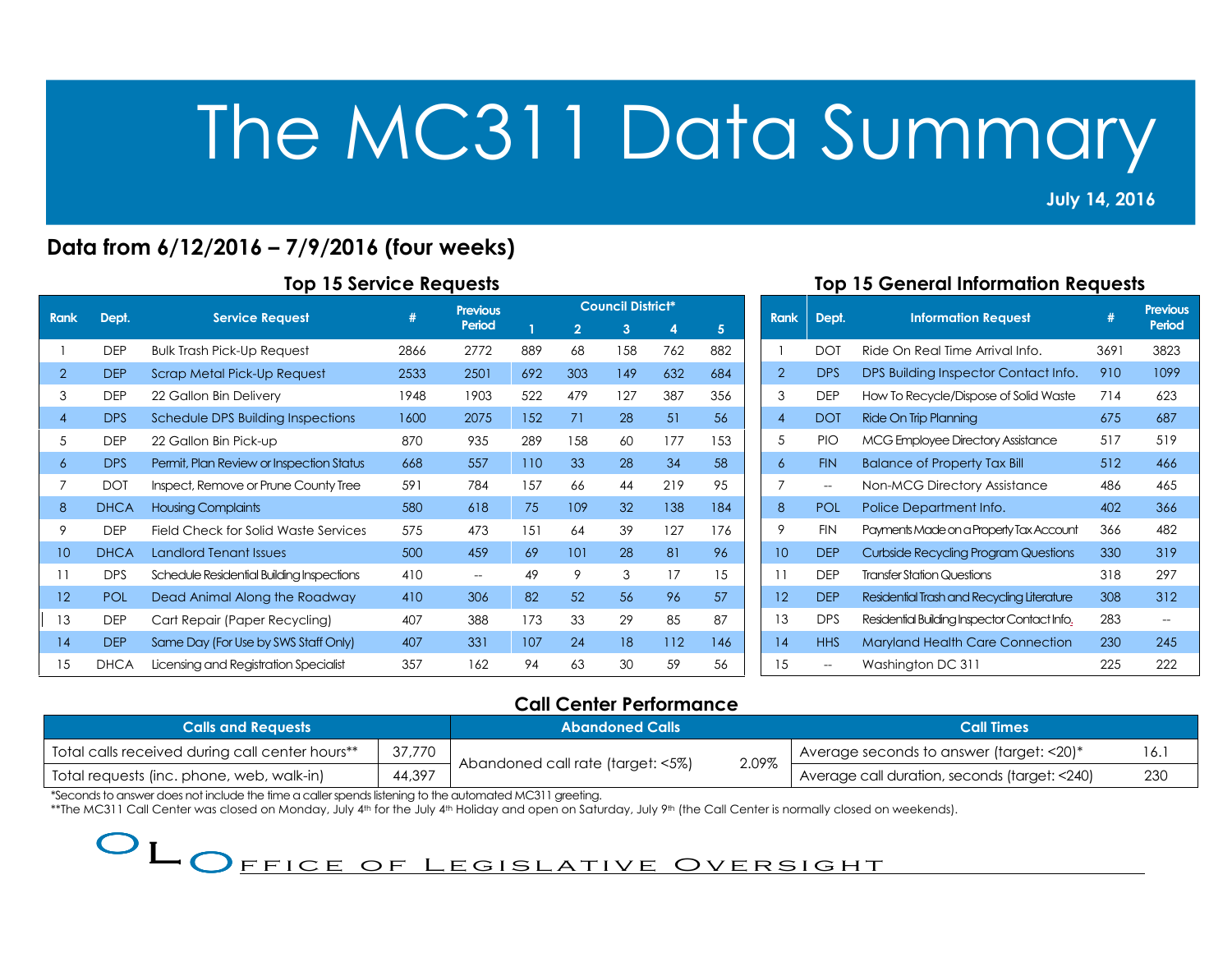# MC311 Request Trends 6/12/2016 – 7/9/2016

- The number of requests regarding the status of building permit applications and inspections increased 20% from 557 requests made during the prior month to 668 requests made during the current month. Specific permit information is available in real time (updates are available as they occur) via the Department of Permitting's website.
- MC311 received 410 requests to schedule residential building inspections and 230 requests for residential building inspector contact information. This is the first month MC311 has distinguished residential building inspection requests from broader DPS inspection request topics.
- The abandoned call rate exceeded the target maximum of 5.0% on Thursday, June 30<sup>th</sup> (5.39%) and Saturday, July 9 (5.17%). MC311 was closed on Monday, July 4th (Independence Day).

## MC311 Spotlight: DHCA Licensing/Registration Specialists

From July 2015 through June 2016, MC311 received a total of 3,353 requests to speak with a DHCA licensing or registration specialist. The Licensing and Registration Office oversees the licensing of residential rental properties and registration of common ownership communities (COC). The number of requests received in July and August are significantly higher compared with other months. Annual invoices for rental license renewals and COC registration fees are mailed in June with payment due by July 31st. Requests also increased in February and March. All rental properties built prior to July 1, 1978 are required to comply with the State Lead Poisoning Prevention Program in order to receive a renewal license in July. Rental owners must submit an annual lead poisoning prevention checklist to DHCA by the end of March.



Requests to Speak with DHCA Licensing and Registration Specialists, 2015-2016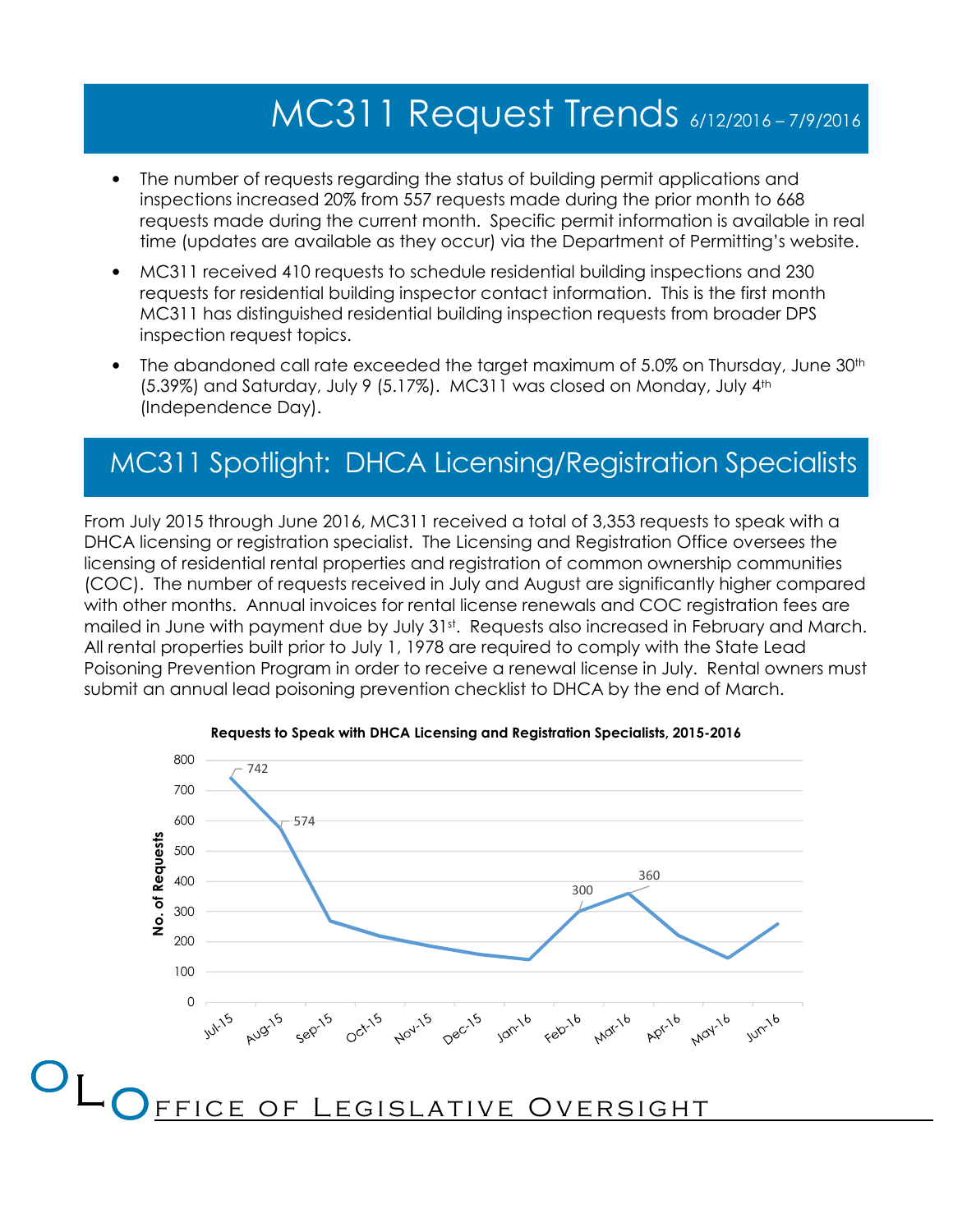## August 17, 2016

2013<br>2013 - Paul Barnett, politik eta alder<br>2013 - Paul Barnett, politik eta alder

## Data from 7/10/2016 – 8/6/2016 (four weeks)

| <b>Rank</b>       | Dept.       | <b>Service Request</b>                      | #    | <b>Previous</b> | <b>Council District*</b> |                |                |     |     |  |
|-------------------|-------------|---------------------------------------------|------|-----------------|--------------------------|----------------|----------------|-----|-----|--|
|                   |             |                                             |      | Period          |                          | $\overline{2}$ | 3              | 4   | 5   |  |
|                   | <b>DEP</b>  | <b>Bulk Trash Pick-Up Request</b>           | 2751 | 2866            | 883                      | 60             | 167            | 701 | 902 |  |
| 2                 | <b>DEP</b>  | Scrap Metal Pick-Up Request                 | 2444 | 2533            | 721                      | 296            | 135            | 575 | 694 |  |
| 3                 | <b>DEP</b>  | 22 Gallon Bin Delivery                      | 1803 | 1948            | 451                      | 430            | 143            | 414 | 35  |  |
| $\overline{4}$    | <b>DPS</b>  | Schedule Residential Building Inspections   | 1661 | 1600            | 147                      | 52             | 28             | 49  | 52  |  |
| 5                 | <b>DEP</b>  | 22 Gallon Bin Pick-up                       | 821  | 870             | 258                      | 142            | 70             | 189 | 158 |  |
| 6                 | <b>DHCA</b> | <b>Housing Complaints</b>                   | 613  | 580             | 91                       | 84             | 28             | 158 | 195 |  |
| 7                 | <b>DOT</b>  | Inspect, Remove or Prune County Tree        | 601  | 591             | 195                      | 74             | 68             | 137 | 118 |  |
| 8                 | <b>DEP</b>  | <b>Field Check for Solid Waste Services</b> | 593  | 575             | 121                      | 42             | 28             | 154 | 243 |  |
| 9                 | <b>DPS</b>  | Permit, Plan Review or Inspection Status    | 585  | 668             | 69                       | 38             | 14             | 40  | 68  |  |
| 10                | <b>DHCA</b> | Landlord Tenant Issues                      | 546  | 500             | 88                       | 98             | 34             | 77  | 98  |  |
| 11                | <b>DPS</b>  | Schedule Commercial Building Inspections    | 515  | 125             | 30                       | 28             | $\overline{7}$ | 26  | 13  |  |
| $12 \overline{ }$ | <b>FIN</b>  | Requests to Discuss Property Tax Bill       | 475  | 279             | 18                       | 18             | 28             | 12  | 16  |  |
| 13                | <b>DEP</b>  | Same Day (For Use by SWS Staff Only)        | 470  | 407             | 145                      | 21             | 22             | 117 | 165 |  |
| 14                | <b>DHCA</b> | Licensing and Registration Specialist       | 470  | 357             | 111                      | 101            | 28             | 79  | 67  |  |
| 15                | <b>DEP</b>  | Cart Repair (Paper Recycling)               | 451  | 407             | 182                      | 46             | 29             | 109 | 82  |  |

### Top 15 General Information Requests

| <b>Rank</b>       | Dept.      | <b>Information Request</b>                   | #    | Previous<br>Period |
|-------------------|------------|----------------------------------------------|------|--------------------|
| 1                 | <b>DOT</b> | Ride On Real Time Arrival Info.              | 3372 | 3691               |
| $\overline{2}$    | <b>DPS</b> | Residential Building Inspector Contact Info. | 1130 | 910                |
| 3                 | <b>FIN</b> | <b>Balance of Property Tax Bill</b>          | 847  | 512                |
| $\overline{4}$    | <b>DEP</b> | How To Recycle/Dispose of Solid Waste        | 706  | 714                |
| 5                 | <b>DOT</b> | Ride On Trip Planning                        | 684  | 675                |
| 6                 | PIO.       | <b>MCG Employee Directory Assistance</b>     | 536  | 517                |
| 7                 | $-$        | Non-MCG Directory Assistance                 | 466  | 486                |
| 8                 | <b>FIN</b> | Payments Made on a Property Tax Account      | 394  | 366                |
| 9                 | --         | State Assessment and Taxation Office         | 373  | 165                |
| 10                | <b>DEP</b> | <b>Curbside Recycling Program Questions</b>  | 359  | 330                |
| 11                | <b>POL</b> | Police Department Info.                      | 345  | 402                |
| $12 \overline{ }$ |            | Earned Income Credit (EIC) Refund            | 323  | 57                 |
| 13                | <b>DEP</b> | <b>Transfer Station Questions</b>            | 297  | 318                |
| 14                | <b>HHS</b> | <b>Maryland Health Care Connection</b>       | 258  | 230                |
| 15                | <b>DEP</b> | Residential Trash and Recycling Literature   | 245  | 308                |

\*Location data are not consistently available for all requests.

## Call Center Performance

| <b>Calls and Requests</b>                               |        | <b>Abandoned Calls</b>            |       | <b>Call Times</b>                               |      |  |
|---------------------------------------------------------|--------|-----------------------------------|-------|-------------------------------------------------|------|--|
| 34,764<br>Total calls received during call center hours |        |                                   |       | Average seconds to answer (target: $\leq 20$ )* | 16.2 |  |
| Total requests (inc. phone, web, walk-in)               | 48,247 | Abandoned call rate (target: <5%) | 2.37% | Average call duration, seconds (target: <240)   | 233  |  |

\*Seconds to answer does not include the time a caller spends listening to the automated MC311 greeting.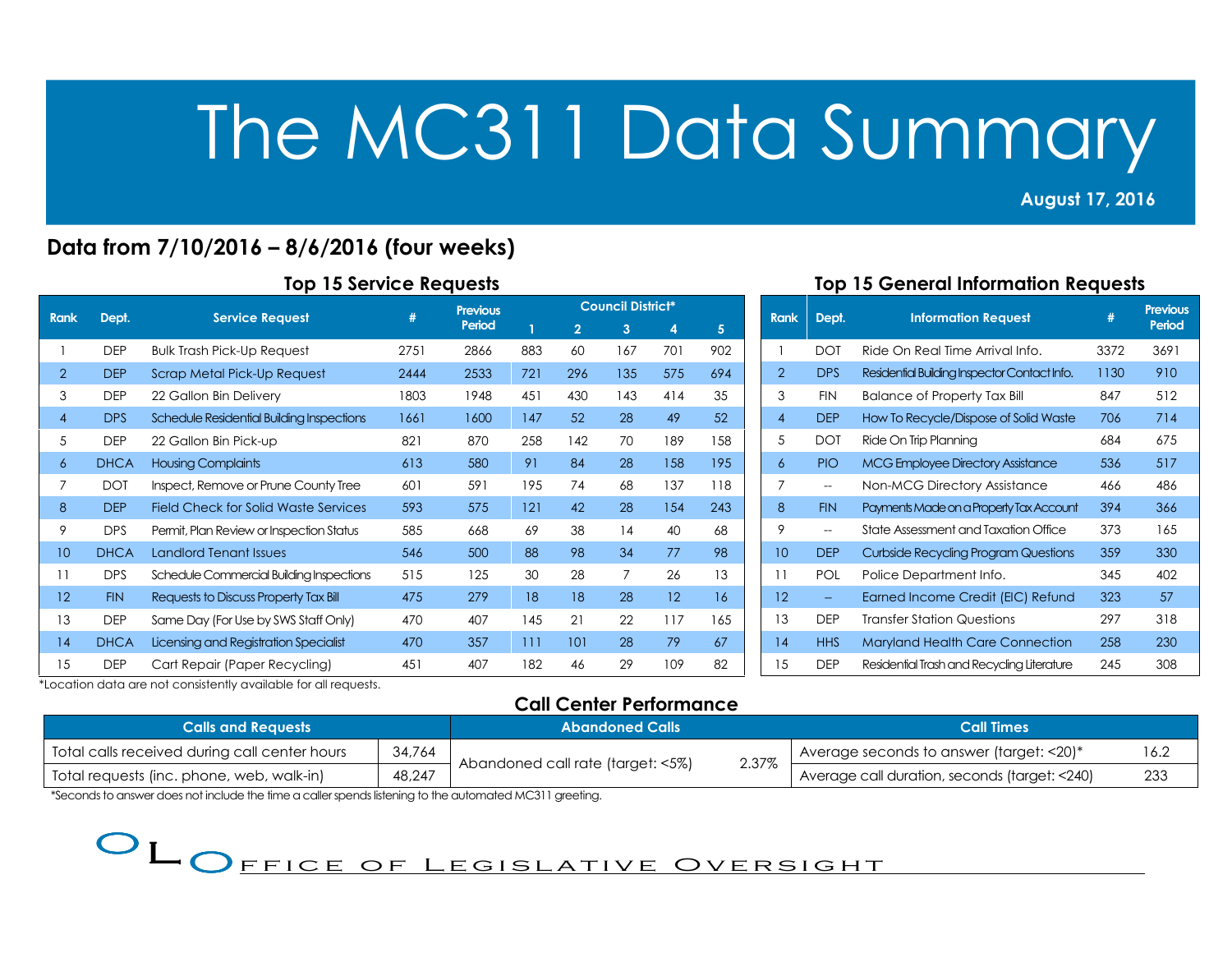## MC311 Request Trends 7/10/2016 – 8/6/2016

- MC311 received 601 requests to inspect, remove, or prune County-owned trees this period. The Service-Level Agreement, the target maximum for the number of days it should to take to close requests, was reduced from 365 days to 240 days. SLA targets are reviewed in May/June of each year in consultation with CountyStat and MC311.
- The number of requests for several categories related to property taxes increased from the previous period. These included requests for the balance of individual property tax bills, discussion of property tax bills, and contact information for the State Department of Assessments and Taxation. Annual tax bills are due September 30<sup>th</sup>.
- MC311 received 323 information requests regarding the status of individual Earned Income Credit (EIC) refunds, compared with just 57 from the previous period. EIC refund checks are mailed at the end of July for tax returns filed through June.

## MC311 Spotlight: Repair of Paper Recycling Carts

Since August 2013, MC311 has received 12,069 requests from residents to repair paper recycling carts. Residents can request repairs for broken lids and wheels or cracks in the cart itself. DEP Solid Waste Services (SWS) staff perform repairs every Thursday for requests received by 2pm Wednesday. If repairs aren't possible, SWS staff will replace the cart. The Service-Level Agreement (SLA) for cart repair requests is 8 days. Between August 1, 2015 and July 31st, 2016, 99% of cart repair requests met the SLA target.

As shown below, the number of requests increased during the first half of each year (January - June) and generally declined October and December. Overall, the number of requests for this service have increased, rising from 3,369 in 2013-14 to 4,421 in 2015-16, a 31% increase.



#### Requests to Repair Paper Recycling Carts, 2013 - 2016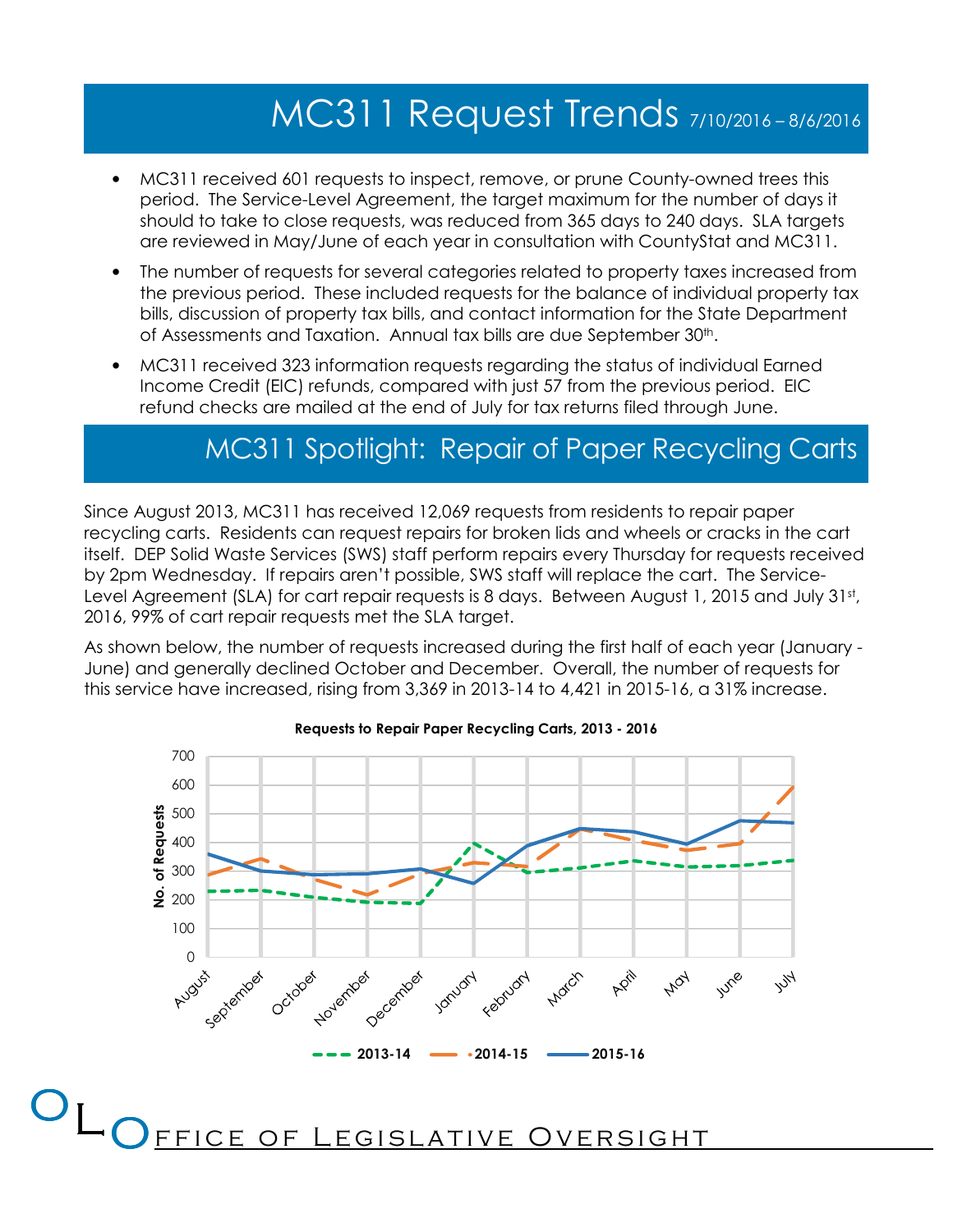### September 21, 2016

2013<br>2013 - Paul Barnett, politik eta alder<br>2013 - Paul Barnett, politik eta alder

## Data from 8/7/2016 – 9/3/2016 (four weeks)

| <b>Rank</b>    | Dept.       | <b>Service Request</b>                    | (#)  | <b>Previous</b> | <b>Council District*</b> |                |                          |     |                                   |  |
|----------------|-------------|-------------------------------------------|------|-----------------|--------------------------|----------------|--------------------------|-----|-----------------------------------|--|
|                |             |                                           |      | Period          |                          | $\overline{2}$ | 3                        | 4   | 5                                 |  |
|                | <b>DEP</b>  | <b>Bulk Trash Pick-Up Request</b>         | 2579 | 2751            | 745                      | 47             | 138                      | 688 | 807                               |  |
| 2              | <b>DEP</b>  | Scrap Metal Pick-Up Request               | 2177 | 2444            | 566                      | 271            | 116                      | 538 | 583                               |  |
| 3              | <b>DEP</b>  | 22 Gallon Bin Delivery                    | 1752 | 1803            | 420                      | 410            | 125                      | 425 | 295                               |  |
| $\overline{4}$ | <b>DPS</b>  | Schedule Residential Building Inspections | 1732 | 1661            | 159                      | 45             | 17                       | 70  | 47                                |  |
| 5              | <b>DEP</b>  | 22 Gallon Bin Pick-up                     | 807  | 821             | 214                      | 162            | 70                       | 177 | 132                               |  |
| 6              | <b>DHCA</b> | Licensing and Registration Specialist     | 609  | 470             | 142                      | 143            | 45                       | 83  | 87                                |  |
| 7              | <b>DHCA</b> | <b>Housing Complaints</b>                 | 607  | 613             | 81                       | 110            | 34                       | 160 | 173                               |  |
| 8              | <b>DEP</b>  | Field Check for Solid Waste Services      | 605  | 593             | 138                      | 35             | 40                       | 171 | 213                               |  |
| 9              | <b>DPS</b>  | Permit, Plan Review or Inspection Status  | 579  | 585             | 102                      | 37             | 23                       | 42  | 37                                |  |
| 10             | <b>DPS</b>  | Schedule Commercial Building Inspections  | 559  | 515             | 23                       | 24             | 18                       | 14  | 18                                |  |
| 11             | <b>DHCA</b> | Landlord Tenant Issues                    | 531  | 546             | 76                       | 123            | 28                       | 82  | 112                               |  |
| 12             | <b>DOT</b>  | Inspect, Remove or Prune County Tree      | 495  | 601             | 143                      | 48             | 57                       | 156 | 88                                |  |
| 13             | <b>DEP</b>  | Same Day (For Use by SWS Staff Only)      | 473  | 470             | 161                      | 18             | 18                       | 112 | 161                               |  |
| 14             | <b>DOT</b>  | Tree Maintenance - Block Prunes           | 418  | 226             | 32                       | 53             | $\overline{\phantom{m}}$ | 332 | $\hspace{0.05cm} \dashrightarrow$ |  |
| 15             | <b>DEP</b>  | Cart Repair (Paper Recycling)             | 387  | 451             | 136                      | 38             | 23                       | 92  | 98                                |  |

### Top 15 General Information Requests

| <b>Rank</b>       | Dept.       | <b>Information Request</b>                   | #    | <b>Previous</b><br>Period |
|-------------------|-------------|----------------------------------------------|------|---------------------------|
| 1                 | <b>DOT</b>  | Ride On Real Time Arrival Info.              | 3363 | 3372                      |
| $\overline{2}$    | <b>DPS</b>  | Residential Building Inspector Contact Info. | 962  | 1130                      |
| 3                 | <b>DEP</b>  | How To Recycle/Dispose of Solid Waste        | 718  | 706                       |
| $\overline{4}$    | <b>FIN</b>  | <b>Balance of Property Tax Bill</b>          | 715  | 847                       |
| 5                 | <b>DOT</b>  | Ride On Trip Planning                        | 672  | 684                       |
| 6                 | <b>PIO</b>  | <b>MCG Employee Directory Assistance</b>     | 542  | 536                       |
| 7                 | $-$         | Non-MCG Directory Assistance                 | 468  | 466                       |
| 8                 | <b>POL</b>  | Police Department Info.                      | 430  | 345                       |
| 9                 | <b>FIN</b>  | Payments Made on a Property Tax Account      | 379  | 394                       |
| 10                | <b>DEP</b>  | <b>Curbside Recycling Program Questions</b>  | 319  | 359                       |
| 11                | $- -$       | Farned Income Credit Refund                  | 317  | 323                       |
| $12 \overline{ }$ | <b>DHCA</b> | Rental Facility License Renewal Info.        | 305  | 234                       |
| 13                | <b>DEP</b>  | <b>Transfer Station Questions</b>            | 277  | 297                       |
| 14                | <b>FIN</b>  | <b>Tax Payment Methods</b>                   | 263  | 233                       |
| 15                | <b>HHS</b>  | Maryland Health Care Connection              | 252  | 258                       |

\*Location data are not consistently available for all requests.

#### Call Center Performance

| <b>Calls and Requests</b>                     |         | <b>Abandoned Calls</b>                     | <b>Call Times</b>                                    |
|-----------------------------------------------|---------|--------------------------------------------|------------------------------------------------------|
| Total calls received during call center hours | 41,208* |                                            | 21.2<br>I Average seconds to answer (target: <20)**  |
| Total requests (inc. phone, web, walk-in)     | 46,986  | 3.94%<br>Abandoned call rate (target: <5%) | Average call duration, seconds (target: <240)<br>235 |

\*Due to a MC311 system issue, the total number of calls for the four week period in 2016 does not include single calls which resulted in multiple service requests. MC311 is currently working to resolve this issue. \*\*Seconds to answer does not include the time a caller spends listening to the automated MC311 greeting.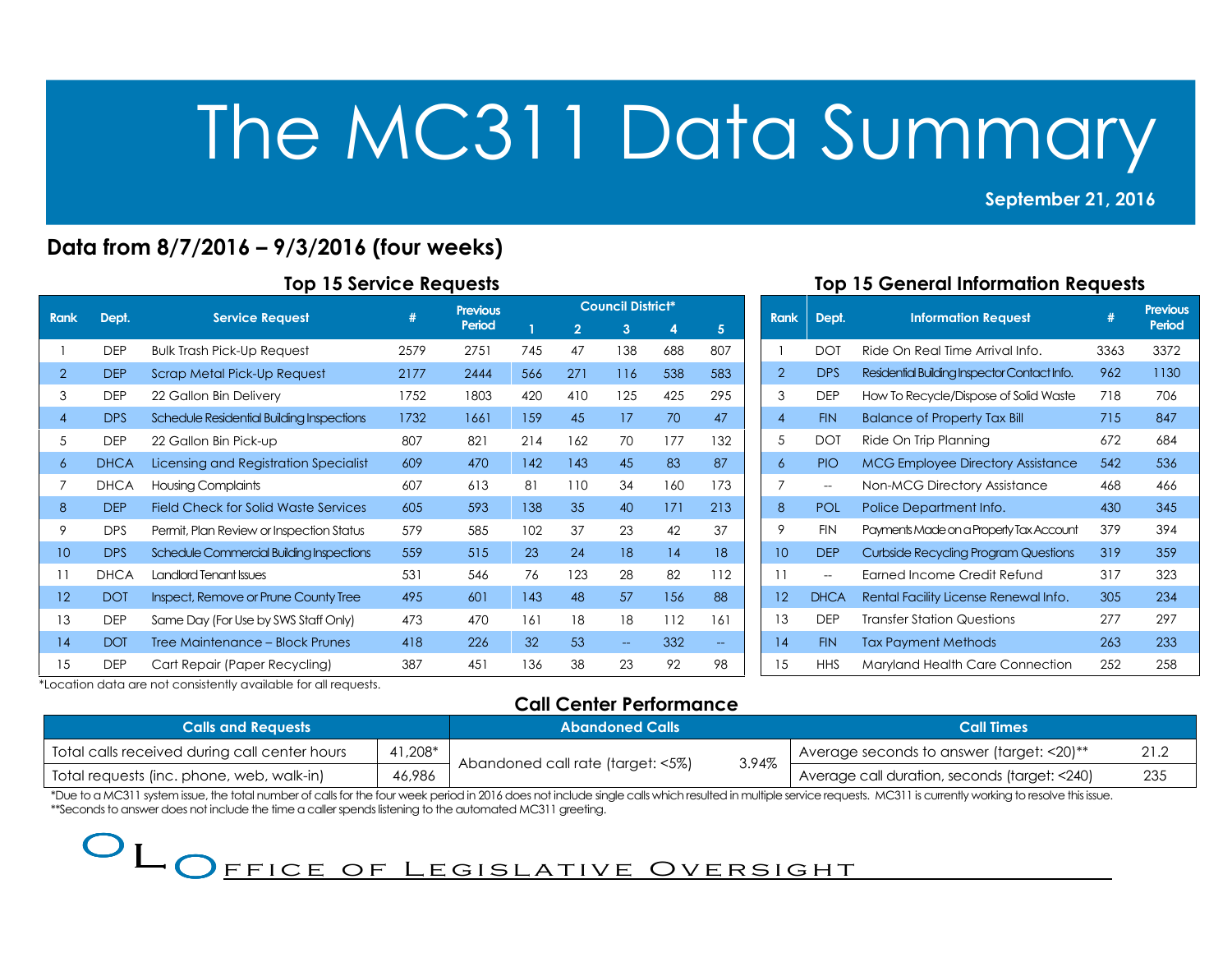## MC311 Request Trends 8/7/2016 – 9/3/2016

- MC311 exceeded its average call wait time target of 20 seconds on 10 days during the current four-week period (50% of the time). Over the full four-week period, the average seconds to answer was 21.2 seconds.
- MC311 received 235 complaints about Ride On bus driver behavior, an 11% increase from the 212 requests received during the prior month. Residents must provide a description of the incident, including the date and time, destination, and bus route. All complaints are investigated by Transit staff.
- DOT's Tree Maintenance Section currently uses the MC311 System to internally manage block prune requests. Block prunes are larger-scale neighborhood tree maintenance requests submitted by either a community representative or by a HOA President. MC311 received 418 requests for "block prunes," an 85% increase from 226 during the previous month. The SLA time frame for completion is 240 days.

## MC311 Spotlight: Ride On Lost and Found

From 2013 to 2015, MC311 received 7,519 service requests for Ride On Lost and Found contact information. Ride On staffs a Lost and Found office at each depot from 8:00 AM – 4:00 PM. Using the bus route number, MC311 representatives are able to provide callers with specific contact information for each office.

As shown below, the number of requests for Ride On Lost and Found offices generally increased during the earlier months of each year (February – May). However, the number of annual requests has largely remained flat, totaling 2,599 requests in 2013, 2,434 requests in 2014, and 2,486 requests in 2015.



#### Requests for Information on Ride On Lost and Found Locations, 2013 - 2015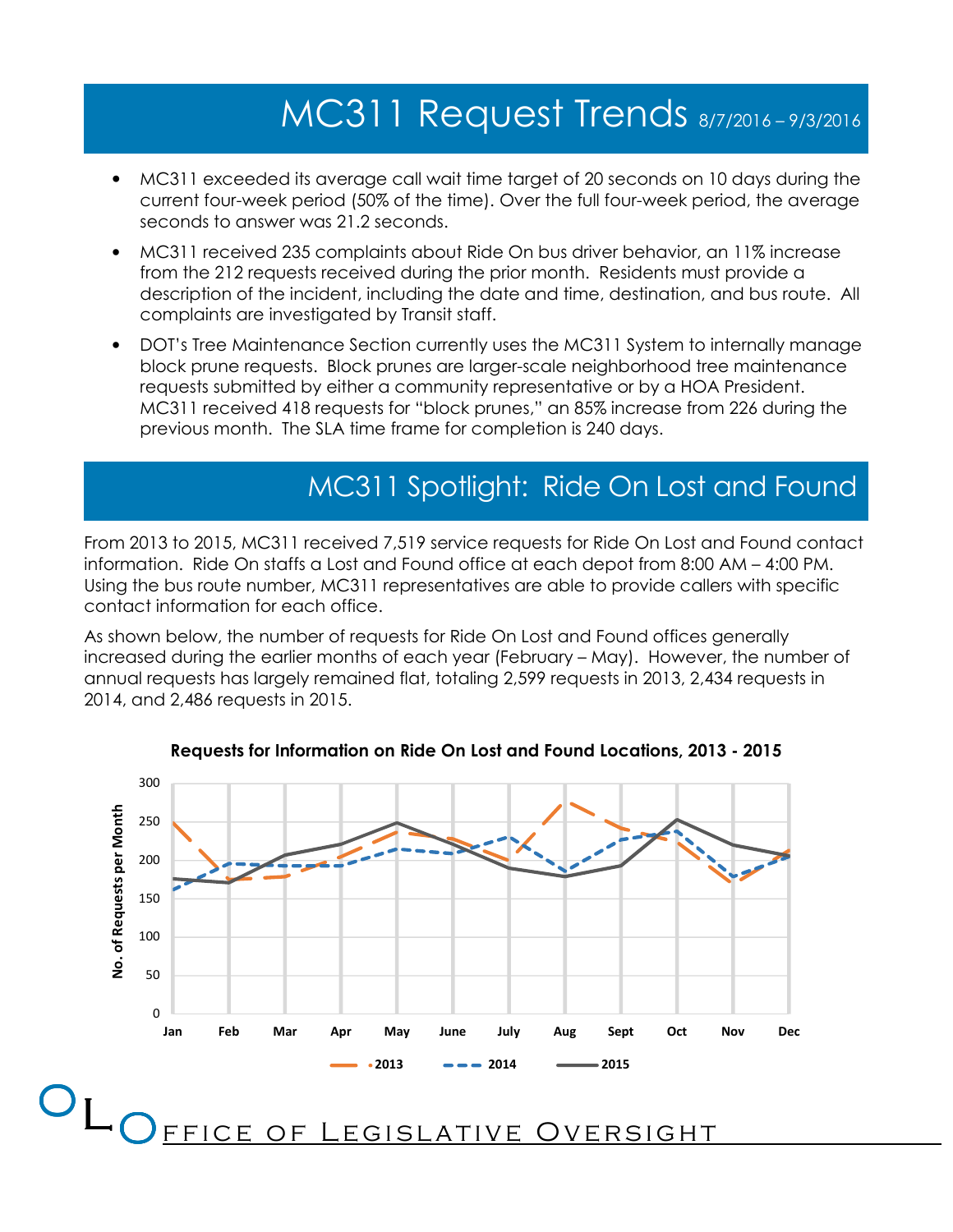### October 12, 2016

2013<br>2013 - Paul Barnett, politik eta alder<br>2013 - Paul Barnett, politik eta alder

## Data from 9/4/2016 – 10/1/2016 (four weeks)

| <b>Rank</b>    | Dept.       | <b>Service Request</b>                    | #    | <b>Previous</b> | <b>Council District*</b> |                          |                          |     |                          |  |
|----------------|-------------|-------------------------------------------|------|-----------------|--------------------------|--------------------------|--------------------------|-----|--------------------------|--|
|                |             |                                           |      | Period          |                          | $\overline{2}$           | 3                        | 4   | 5                        |  |
|                | <b>DEP</b>  | <b>Bulk Trash Pick-Up Request</b>         | 2593 | 2579            | 755                      | 55                       | 130                      | 717 | 814                      |  |
| $\overline{2}$ | <b>DEP</b>  | Scrap Metal Pick-Up Request               | 2076 | 2177            | 607                      | 220                      | 113                      | 513 | 549                      |  |
| 3              | <b>DEP</b>  | 22 Gallon Bin Delivery                    | 1774 | 1752            | 404                      | 425                      | 119                      | 388 | 335                      |  |
| $\overline{4}$ | <b>DPS</b>  | Schedule Residential Building Inspections | 1590 | 1732            | 157                      | 66                       | 18                       | 65  | 49                       |  |
| 5              | <b>DEP</b>  | 22 Gallon Bin Pick-up                     | 781  | 807             | 234                      | 146                      | 51                       | 168 | 133                      |  |
| 6              | <b>DEP</b>  | Field Check for Solid Waste Services      | 657  | 605             | 162                      | 61                       | 48                       | 198 | 169                      |  |
| 7              | <b>DPS</b>  | Schedule Commercial Building Inspections  | 637  | 559             | 24                       | 26                       | 13                       | 15  | 10                       |  |
| 8              | <b>DHCA</b> | <b>Housing Complaints</b>                 | 585  | 607             | 77                       | 146                      | 28                       | 113 | 183                      |  |
| 9              | <b>DOT</b>  | Tree Maintenance - Block Prunes           | 572  | 418             | 315                      | $\overline{\phantom{a}}$ | $\overline{\phantom{a}}$ | 257 | $\overline{\phantom{m}}$ |  |
| 10             | <b>DOT</b>  | Inspect, Remove or Prune County Tree      | 556  | 495             | 193                      | 65                       | 50                       | 158 | 77                       |  |
| 11             | <b>DHCA</b> | <b>Landlord Tenant Issues</b>             | 526  | 531             | 63                       | 121                      | 18                       | 85  | 124                      |  |
| 12             | <b>DPS</b>  | Permit, Plan Review or Inspection Status  | 523  | 579             | 69                       | 35                       | 23                       | 43  | 57                       |  |
| 13             | <b>DEP</b>  | Same Day (For Use by SWS Staff Only)      | 460  | 473             | 164                      | 12                       | 36                       | 105 | 142                      |  |
| 14             | <b>FIN</b>  | Request to Discuss Property Tax Bill      | 410  | 475             | 30                       | 14                       | 12                       | 18  | 18                       |  |
| 15             | <b>DEP</b>  | Cart Repair (Paper Recycling)             | 389  | 387             | 134                      | 46                       | 35                       | 94  | 75                       |  |

## Top 15 General Information Requests

| <b>Rank</b>    | Dept.                    | <b>Information Request</b>                   | #    | <b>Previous</b><br>Period |
|----------------|--------------------------|----------------------------------------------|------|---------------------------|
| 1              | <b>DOT</b>               | Ride On Real Time Arrival Info.              | 3765 | 3363                      |
| $\overline{2}$ | <b>FIN</b>               | <b>Balance of Property Tax Bill</b>          | 1210 | 715                       |
| 3              | <b>FIN</b>               | Payments Made on a Property Tax Account      | 1027 | 379                       |
| $\overline{4}$ | <b>DPS</b>               | Residential Building Inspector Contact Info. | 995  | 962                       |
| 5              | <b>DEP</b>               | How To Recycle/Dispose of Solid Waste        | 648  | 718                       |
| 6              | <b>FIN</b>               | <b>Tax Payment Methods</b>                   | 645  | 263                       |
| 7              | <b>DOT</b>               | Ride On Trip Planning                        | 585  | 672                       |
| 8              | <b>PIO</b>               | <b>MCG Employee Directory Assistance</b>     | 499  | 542                       |
| 9              | <b>POL</b>               | Police Department Info.                      | 446  | 430                       |
| 10             | $\overline{\phantom{0}}$ | <b>Non-MCG Directory Assistance</b>          | 418  | 468                       |
| 11             | <b>DFP</b>               | <b>Transfer Station Questions</b>            | 313  | 277                       |
| 12             | <b>DEP</b>               | <b>Curbside Recycling Program Questions</b>  | 303  | 319                       |
| 13             | <b>HHS</b>               | Maryland Health Care Connection              | 297  | 252                       |
| 14             |                          | <b>Comcast Customer Service</b>              | 281  | 183                       |
| 15             | <b>DEP</b>               | Residential Trash and Recycling Literature   | 266  | 245                       |

\*Location data are not consistently available for all requests.

## Call Center Performance

| <b>Calls and Requests</b>                       |        | <b>Abandoned Calls</b>                     | <b>Call Times</b>                             |      |
|-------------------------------------------------|--------|--------------------------------------------|-----------------------------------------------|------|
| Total calls received during call center hours** | 41,804 |                                            | Average seconds to answer (target: <20)**     | 32.7 |
| Total requests (inc. phone, web, walk-in)       | 47.733 | 6.62%<br>Abandoned call rate (target: <5%) | Average call duration, seconds (target: <240) | 231  |

\*Due to a MC311 system issue, the total number of calls for the four week period in 2016 does not include single calls which resulted in multiple service requests. MC311 is currently working to resolve this issue.

\*\*Seconds to answer does not include the time a caller spends listening to the automated MC311 greeting.

+ The MC311 Call Center was closed on Monday, September 5<sup>th</sup> for the Labor Day Holiday and open on Saturday, September 9<sup>th</sup> (the Call Center is normally closed on weekends).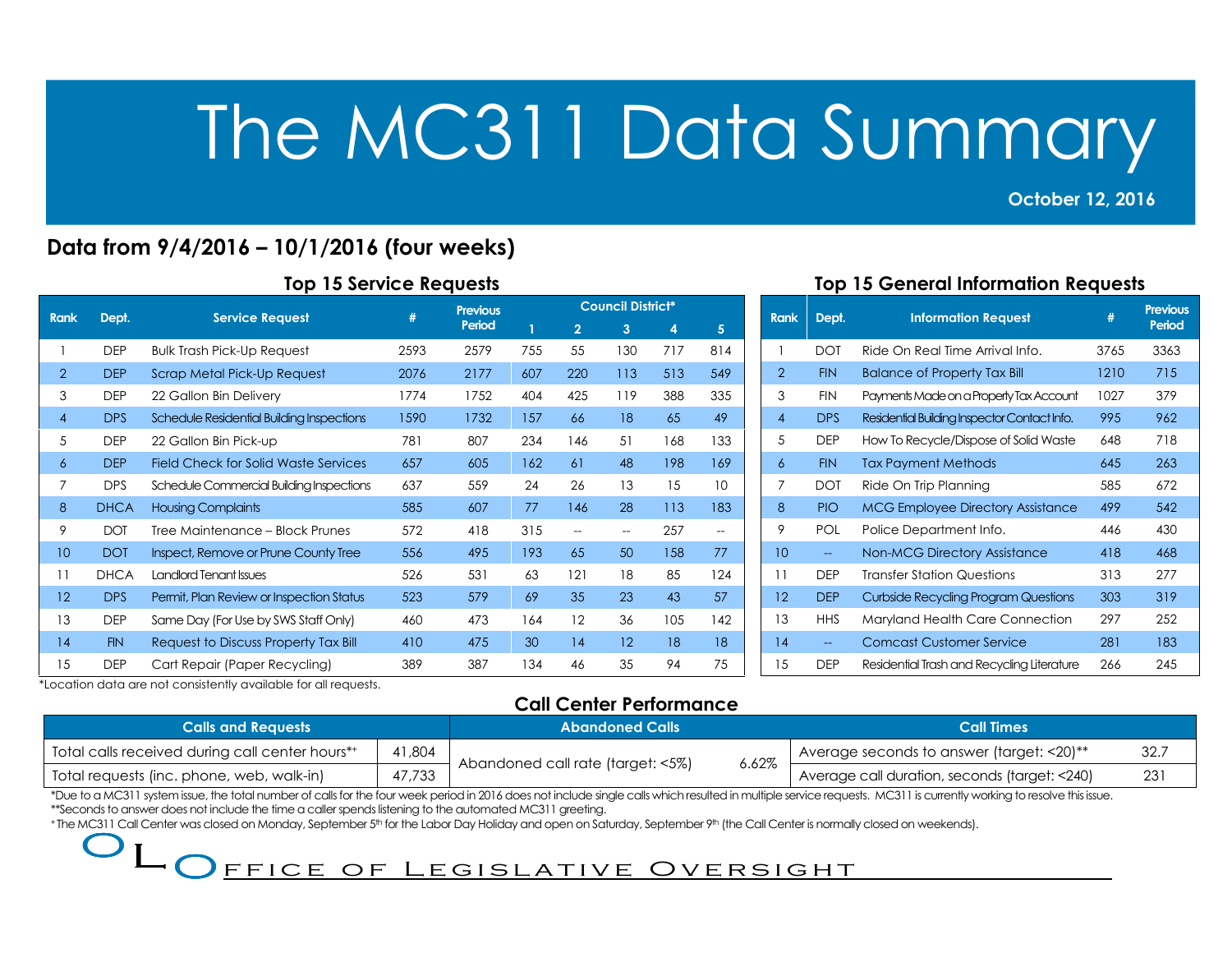# MC311 Request Trends

- MC311 exceeded its average seconds to answer target of 20 seconds or less on 18 out of 20 operational days during this period (90% of the time). Over the total time period, the average response time was 32.7 seconds. Additionally, the abandoned call rate exceeded the target maximum of 5.0% of total calls on 13 out of 20 operational days (65% of the time). The average abandoned call rate for the period was 6.62%.
- The number of requests for several categories related to property tax payments increased from the previous period. These categories included requests for the balance of property tax bills, payments made on property tax accounts, and information on tax payment methods. Annual tax bills and the first semi-annual payments were due on Friday, September 30<sup>th</sup>.
- MC311 received 281 information requests for Comcast Customer Service, a 54% increase from 183 requests during the previous period. Since January  $1<sup>st</sup>$ , 2016, MC311 has received 1,635 such requests. MC311 provides callers with Comcast's customer service telephone number and business address.

## MC311 Spotlight: Permits, Plan Reviews, and Inspections

Over the past two years, MC311 received 12,027 requests for the status of construction-related permits, plan reviews, and inspections. Department of Permitting Services (DPS) operates an online system providing real-time status information. MC311 representatives can check the status of permits for callers using the permit number and type. Questions that cannot be answered by a Tier 1 or Tier 2 MC311 Representative are forwarded to the appropriate DPS staff. The Service-Level Agreement (SLA) for such requests is 3 days.

As shown below, monthly requests have increased since the spring of 2016. Between February and September 2016, MC311 received 4,681 requests, 27% more than the 3,674 received during the same period in 2015. The lowest number of requests were received in January and February of each year.

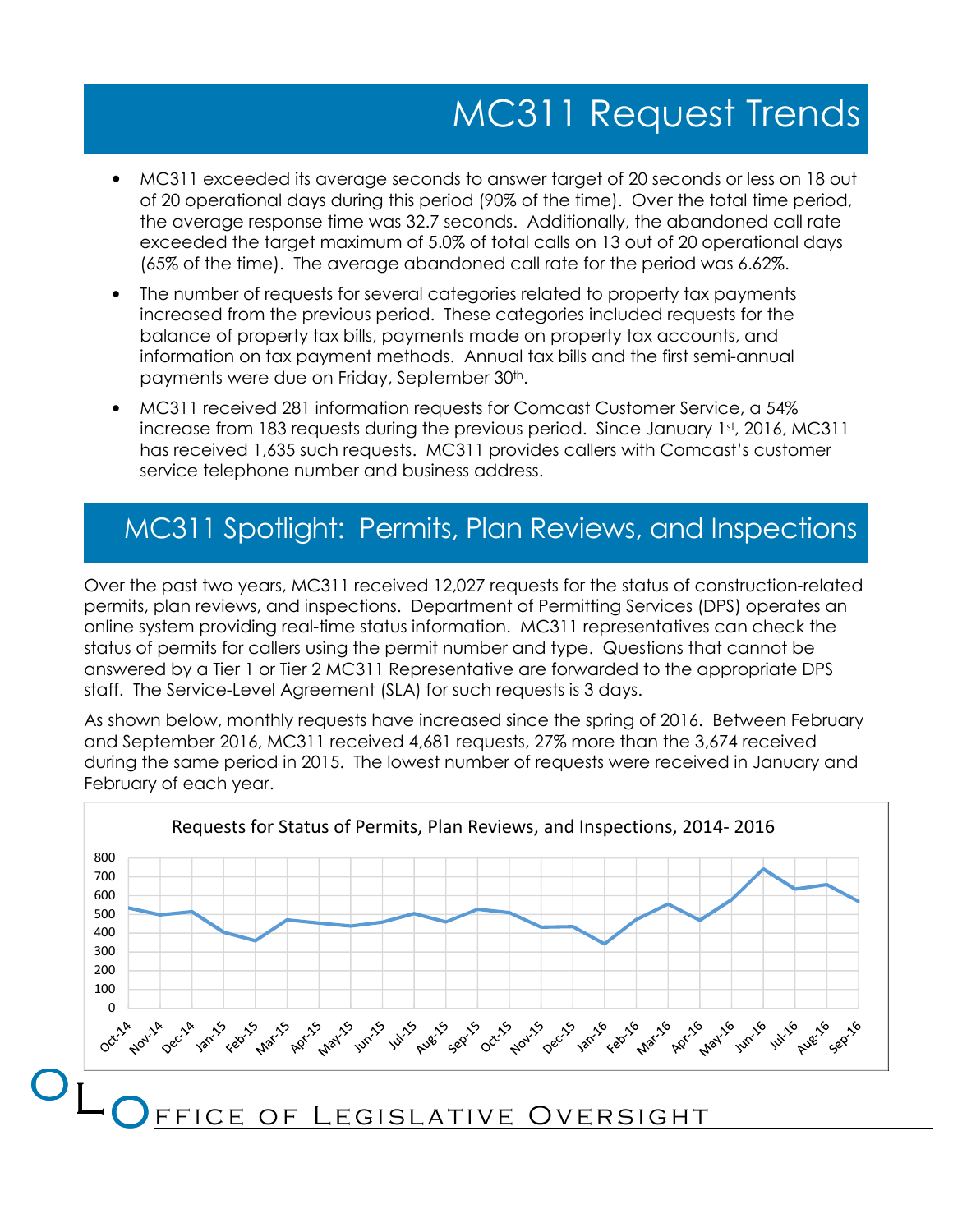#### November 8, 2016

2013<br>2013 - Paul Barnett, politik eta alder<br>2013 - Paul Barnett, politik eta alder

## Data from 10/2/2016 – 10/29/2016 (four weeks)

|  |  |  |  | <b>Top 15 Service Requests</b> |
|--|--|--|--|--------------------------------|
|--|--|--|--|--------------------------------|

|                |             |                                           | #    | <b>Previous</b> | <b>Council District*</b> |                |                |     |          |  |
|----------------|-------------|-------------------------------------------|------|-----------------|--------------------------|----------------|----------------|-----|----------|--|
| <b>Rank</b>    | Dept.       | <b>Service Request</b>                    |      | Period          |                          | $\overline{2}$ | 3              | 4   | 5        |  |
|                | <b>DEP</b>  | <b>Bulk Trash Pick-Up Request</b>         | 2402 | 2593            | 731                      | 55             | 131            | 642 | 774      |  |
| $\overline{2}$ | <b>DEP</b>  | Scrap Metal Pick-Up Request               | 1948 | 2076            | 532                      | 227            | 100            | 504 | 542      |  |
| 3              | <b>DPS</b>  | Schedule Residential Building Inspections | 1749 | 1590            | 126                      | 59             | 27             | 49  | 75       |  |
| $\overline{4}$ | <b>DEP</b>  | 22 Gallon Bin Delivery                    | 1427 | 1774            | 331                      | 334            | 92             | 344 | 275      |  |
| 5              | <b>DPS</b>  | Schedule Commercial Building Inspections  | 723  | 637             | 32                       | 43             | 7              | 12  | 25       |  |
| 6              | <b>DEP</b>  | 22 Gallon Bin Pick-Up                     | 630  | 781             | 177                      | 122            | 47             | 153 | 113      |  |
| $\overline{7}$ | <b>DEP</b>  | Field Check for Solid Waste Services      | 629  | 657             | 123                      | 68             | 47             | 193 | 161      |  |
| 8              | <b>HHS</b>  | 2016 Holiday Giving Project Referrals     | 607  | 77              | 14                       | 123            | 83             | 93  | 81       |  |
| 9              | <b>DHCA</b> | Landlord Tenant Issues                    | 570  | 526             | 73                       | 115            | 16             | 87  | 94       |  |
| 10             | <b>POL</b>  | Dead Animal Along the Roadway             | 569  | 370             | 102                      | 72             | 70             | 146 | 106      |  |
| 11             | <b>DPS</b>  | Permit, Plan Review or Inspection Status  | 540  | 523             | 70                       | 51             | 19             | 41  | 42       |  |
| 12             | <b>DHCA</b> | <b>Housing Complaints</b>                 | 511  | 585             | 64                       | 96             | 27             | 149 | 131      |  |
| 13             | <b>DOT</b>  | Inspect, Remove or Prune County Tree      | 461  | 556             | 140                      | 41             | 27             | 176 | 69       |  |
| 14             | <b>DOT</b>  | Tree Maintenance – Block Prunes           | 428  | 572             |                          | 32             | $\overline{O}$ | 395 | $\Omega$ |  |
| 15             | <b>DEP</b>  | Same Day (For Use by SWS Staff Only)      | 380  | 460             | 140                      | 29             | 18             | 69  | 121      |  |

## Top 15 General Information Requests

| <b>Rank</b>    | Dept.                    | <b>Information Request</b>                   | #    | <b>Previous</b><br>Period |
|----------------|--------------------------|----------------------------------------------|------|---------------------------|
| 1              | DOT                      | Ride On Real Time Arrival Info               | 3622 | 3765                      |
| $\overline{2}$ | <b>DPS</b>               | Residential Building Inspector Contact Info. | 1009 | 995                       |
| 3              | <b>FIN</b>               | Payments Made on a Property Tax Account      | 917  | 1027                      |
| 4              | <b>FIN</b>               | <b>Balance of Property Tax Bill</b>          | 794  | 1210                      |
| 5              | DOT                      | Ride On Trip Planning                        | 691  | 585                       |
| 6              | <b>DEP</b>               | How To Recycle/Dispose of Solid Waste        | 620  | 648                       |
| 7              | <b>PIO</b>               | <b>MCG Employee Directory Assistance</b>     | 533  | 499                       |
| 8              | $\overline{\phantom{m}}$ | <b>Non-MCG Directory Assistance</b>          | 495  | 418                       |
| 9              | <b>POL</b>               | Police Department Info.                      | 386  | 446                       |
| 10             | <b>DEP</b>               | County Trash and Recycling Schedule          | 361  | 151                       |
| 11             | <b>DEP</b>               | Transfer Station Questions                   | 360  | 313                       |
| 12             | <b>HHS</b>               | <b>Maryland Health Care Connection</b>       | 324  | 297                       |
| 13             | <b>DPS</b>               | DPS Location/Hours of Operation              | 293  | 194                       |
| 14             | --                       | Washington DC 311 Contact Info               | 274  | 218                       |
| 15             | DEP                      | Curbside Recycling Program Questions         | 263  | 303                       |

\*Location data are not consistently available for all requests.

## Call Center Performance

| <b>Calls and Requests</b>                      |           | <b>Abandoned Calls</b>                     | <b>Call Times</b>                                 |     |  |
|------------------------------------------------|-----------|--------------------------------------------|---------------------------------------------------|-----|--|
| Total calls received during call center hours* | . I , 188 |                                            | I Average seconds to answer (target: $<$ 20) $**$ |     |  |
| Total requests (inc. phone, web, walk-in)      | 46,226    | 5.73%<br>Abandoned call rate (target: <5%) | Average call duration, seconds (target: <240)     | 232 |  |

\*Due to a MC311 system issue, the total number of calls for the four week period in 2016 does not include single calls which resulted in multiple service requests. MC311 is currently working to resolve this issue. \*\*Seconds to answer does not include the time a caller spends listening to the automated MC311 greeting.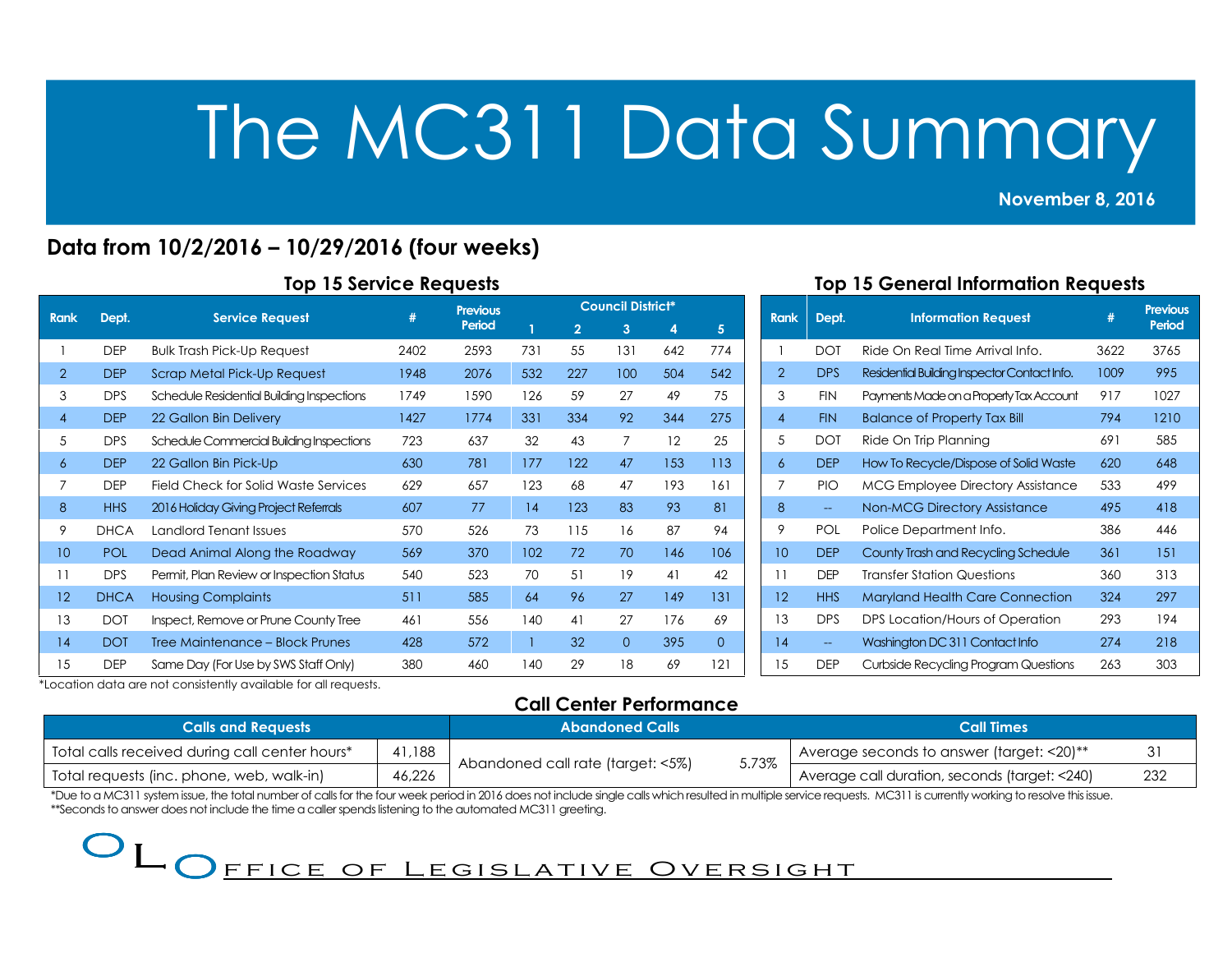## MC311 Request Trends 10/2/2016 – 10/29/2016

- MC311 received 607 referral requests for the 2016 Holiday Giving Project, a 57% increase from the 259 requests received during the same four-week period last year. This project works with public and private donors to provide food, toys, and gift cards to County residents in financial need during the holidays. The deadline for Thanksgiving referrals was Wednesday, October 26, 2016.
- Requests to schedule commercial building inspections increased 14%, from 637 requests made during the prior four-week period to 723 requests made during the current fourweek period. Building permit inspections may be scheduled online through the Department of Permitting Services' website.
- MC311 received 630 requests to collect old, damaged 22-gallon recycling bins, a decrease of 19% from 781 requests received during the prior month. Since January 1, 2016, MC311 has received a total of 8,575 recycling bin pick-up requests.

## MC311 Spotlight: Dead Animals along County Roadways

Since November 1, 2015, MC311 has received 4,502 requests to remove dead animals along County roadways or adjacent properties. The Animal Services Division is responsible for handling this type of request. The target Service- Level Agreement (SLA) for the Animal Services Division to remove a dead animal is one day. Since October 1, 2015, 91.9% of requests have met this target.

As shown below, a cyclical pattern emerges over the three-year period (November 2013 to October 2016), with requests decreasing during winter and early spring months and increasing in the late spring and summer months. In all three years, the highest number of requests were received in October.



CE OF LEGISLATIVE OVERSIGHT

 $\mathsf{O}_{\mathsf{L}\mathsf{O}_{\mathsf{FEI}}}$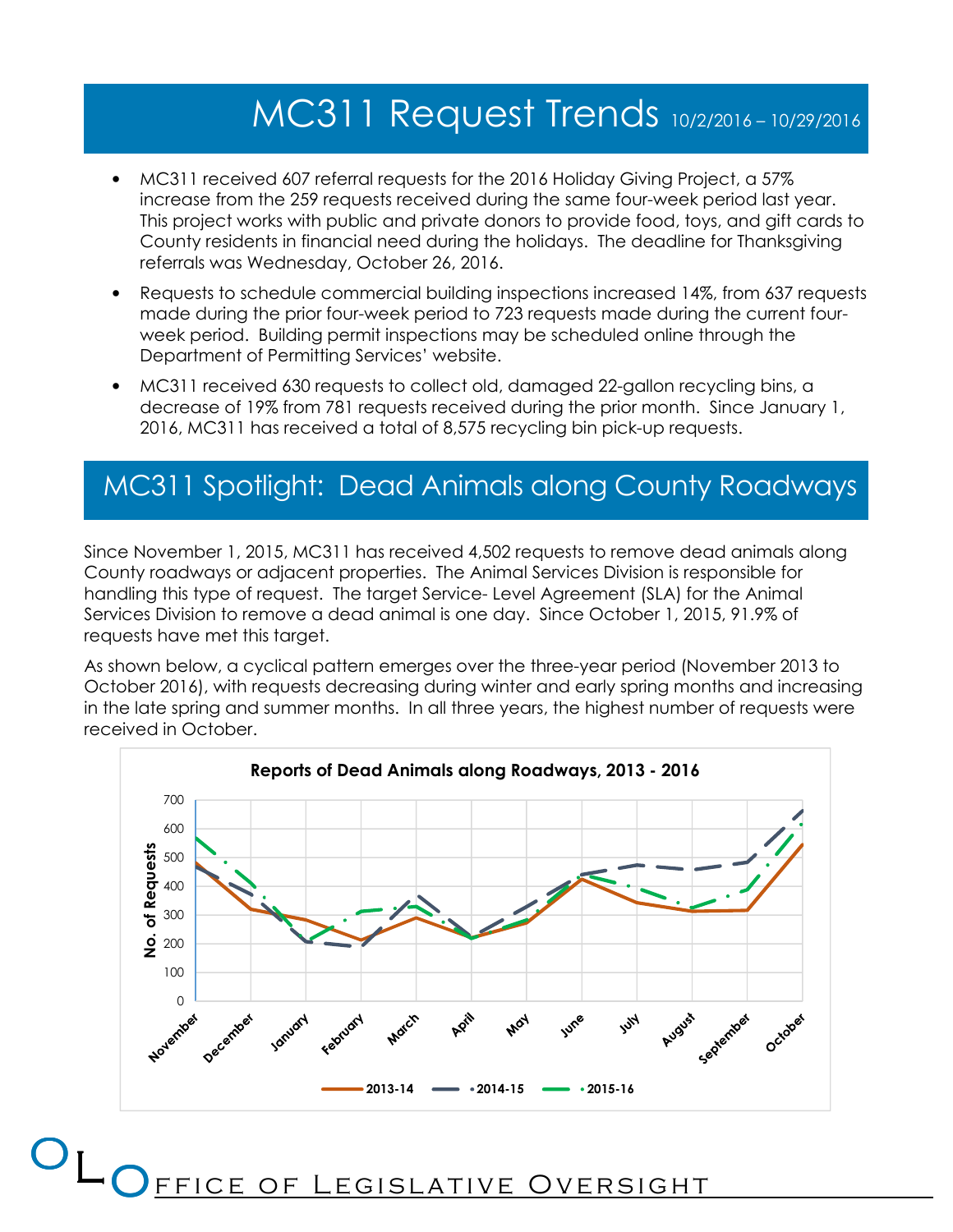## Data from 10/30/2016 – 11/26/2016 (four weeks)

| <b>Rank</b>    | Dept.       | <b>Service Request</b>                      | #    | <b>Previous</b> | <b>Council District*</b> |                |     |     |     |  |
|----------------|-------------|---------------------------------------------|------|-----------------|--------------------------|----------------|-----|-----|-----|--|
|                |             |                                             |      | Period          |                          | $\overline{2}$ | 3   | 4   | 5   |  |
|                | <b>DEP</b>  | <b>Bulk Trash Pick-Up Request</b>           | 2176 | 2402            | 668                      | 44             | 119 | 553 | 674 |  |
| $\overline{2}$ | <b>DEP</b>  | Scrap Metal Pick-Up Request                 | 1813 | 1948            | 513                      | 199            | 110 | 460 | 443 |  |
| 3              | <b>DPS</b>  | Schedule Residential Building Inspections   | 1603 | 1749            | 144                      | 44             | 31  | 78  | 75  |  |
| $\overline{4}$ | <b>DEP</b>  | 22 Gallon Bin Delivery                      | 1327 | 1427            | 286                      | 328            | 96  | 326 | 230 |  |
| 5              | POL         | Dead Animal Along the Roadway               | 707  | 569             | 195                      | 84             | 86  | 137 | 118 |  |
| 6              | <b>DEP</b>  | 22 Gallon Bin Pick-Up                       | 539  | 630             | 155                      | 116            | 34  | 118 | 96  |  |
| 7              | <b>HHS</b>  | 2016 Holiday Giving Project Referrals       | 539  | 607             | 9                        | 81             | 52  | 62  | 65  |  |
| 8              | <b>DEP</b>  | <b>Field Check for Solid Waste Services</b> | 493  | 629             | 130                      | 44             | 35  | 175 | 99  |  |
| 9              | <b>DPS</b>  | Schedule Commercial Building Inspections    | 463  | 723             | 26                       | 13             | 8   | 8   | 8   |  |
| 10             | <b>DEP</b>  | Unacceptable for Collection                 | 443  | 284             | 49                       | 19             | 60  | 193 | 119 |  |
| 11             | <b>DPS</b>  | Permit, Plan Review or Inspection Status    | 431  | 540             | 66                       | 28             | 19  | 29  | 38  |  |
| 12             | <b>DHCA</b> | <b>Housing Complaints</b>                   | 386  | 511             | 47                       | 92             | 13  | 93  | 110 |  |
| 13             | <b>DHCA</b> | Landlord Tenant Issues                      | 362  | 570             | 34                       | 81             | 18  | 69  | 90  |  |
| 14             | <b>DEP</b>  | Cart Repair (Paper Recycling)               | 348  | 359             | 120                      | 50             | 18  | 83  | 76  |  |
| 15             | <b>DEP</b>  | Same Day (For Use by SWS Staff Only)        | 296  | 380             | 127                      | 12             | 17  | 64  | 76  |  |

## Top 15 General Information Requests

December 8, 2016

| <b>Rank</b>    | Dept.      | <b>Information Request</b>                   | #    | <b>Previous</b><br>Period |
|----------------|------------|----------------------------------------------|------|---------------------------|
| 1              | <b>DOT</b> | Ride On Real Time Arrival Info.              | 3267 | 3622                      |
| $\overline{2}$ | <b>DPS</b> | Residential Building Inspector Contact Info. | 1000 | 1009                      |
| 3              | <b>DOT</b> | Ride On Trip Planning                        | 630  | 691                       |
| $\overline{4}$ | <b>FIN</b> | <b>Balance of Property Tax Bill</b>          | 594  | 794                       |
| 5              | <b>DOT</b> | Leaf Vacuum Program Information              | 560  | 86                        |
| 6              | <b>FIN</b> | Payments Made on a Property Tax Account      | 546  | 917                       |
| 7              | <b>DEP</b> | How To Recycle/Dispose of Solid Waste        | 545  | 620                       |
| 8              | <b>DOT</b> | <b>Vacuum Leaf Collection</b>                | 508  | 18                        |
| 9              | <b>PIO</b> | <b>MCG Employee Directory Assistance</b>     | 497  | 533                       |
| 10             | <b>DFP</b> | <b>Transfer Station Questions</b>            | 456  | 360                       |
| 11             | <b>HHS</b> | Maryland Health Care Connection              | 427  | 324                       |
| 12             |            | <b>Non-MCG Directory Assistance</b>          | 400  | 495                       |
| 13             | <b>POL</b> | Police Department Info.                      | 361  | 386                       |
| 14             | <b>DEP</b> | County Trash and Recycling Schedule          | 284  | 361                       |
| 15             | <b>DPS</b> | DPS Location/Hours of Operation              | 271  | 293                       |

\*Location data are not consistently available for all requests.

#### Call Center Performance

| <b>Calls and Requests</b>                                                                |  | <b>Abandoned Calls</b> |                                               | <b>Call Times</b> |  |  |  |
|------------------------------------------------------------------------------------------|--|------------------------|-----------------------------------------------|-------------------|--|--|--|
| 36,402**<br>Total calls received during call center hours*+                              |  | 7.27%                  | I Average seconds to answer (target: <20)***  | 29                |  |  |  |
| Abandoned call rate (target: <5%)<br>40,740<br>Total requests (inc. phone, web, walk-in) |  |                        | Average call duration, seconds (target: <240) | 214               |  |  |  |

\*Due to a MC311 system issue, the total number of calls for the four-week period in 2016 does not include single calls which resulted in multiple service requests. MC311 is currently working to resolve this issue.

\* The MC311 Call Center was closed on Friday, November 11th for Veteran's Day and Thursday, November 24th for Thanksgiving and was open on Saturday, November 22th and Saturday, November 26th (the Call Center is normally cl weekends).

\*\*The MC311 Call Center experienced a two hour outage on November 10th, 2016. During this time, customers were able to access MC311 via the Internet.

\*\*Seconds to answer does not include the time a caller spends listening to the automated MC311 greeting.